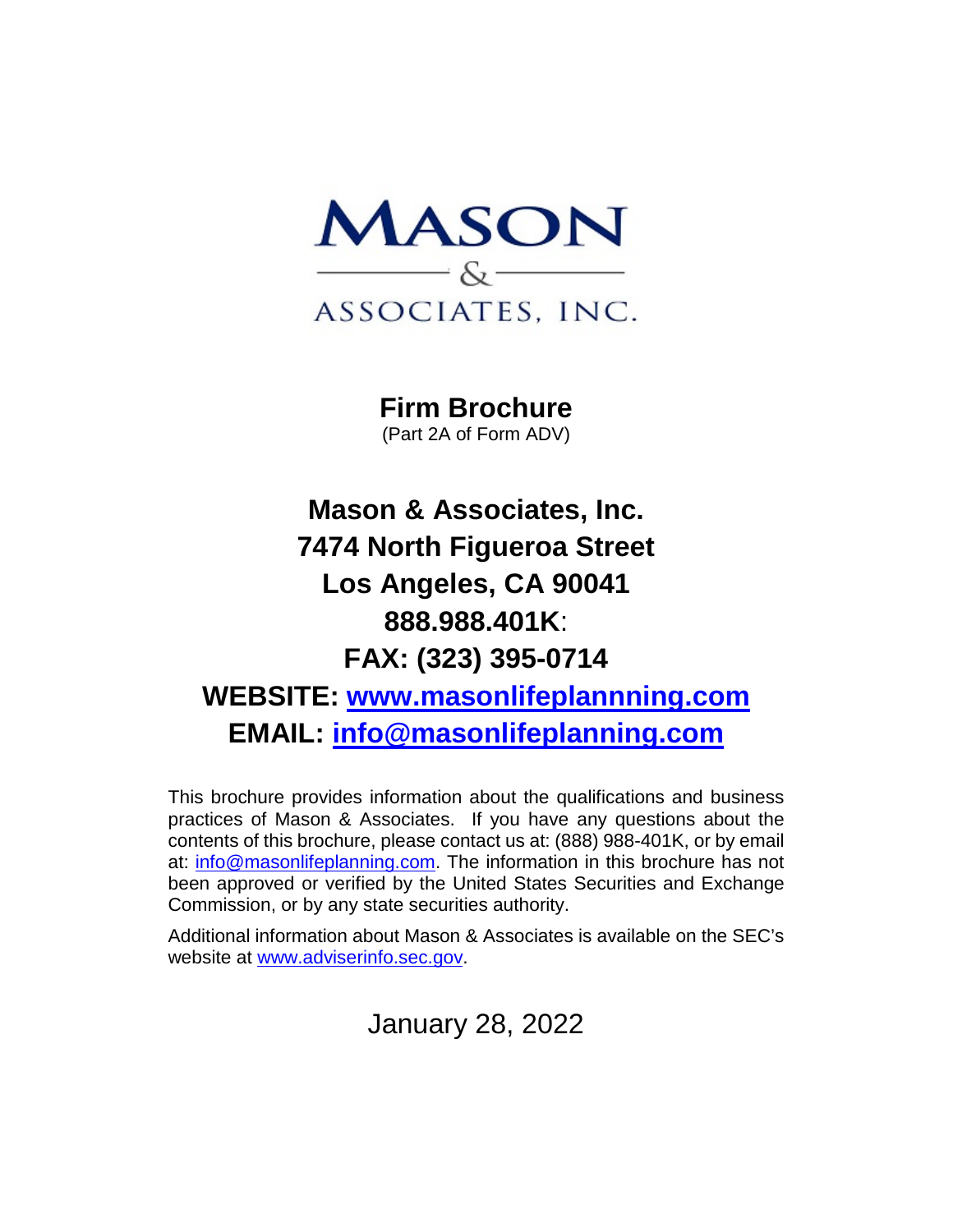## <span id="page-1-1"></span><span id="page-1-0"></span>**Material Changes**

### Annual Update

The Material Changes section of this brochure will be updated annually as well as when material changes occur since the last annual update of the Firm Brochure. The prior update was made on December 18, 2020.

### <span id="page-1-2"></span>Material Changes since the Last Update

The U.S. Securities and Exchange Commission issued a final rule in July 2010 requiring advisers to provide a Firm Brochure in narrative "plain English" format. The new final rule specifies mandatory sections and organization.

The following material changes were made since our last annual update:

- Other Financial Industry Activities and Affiliations section was updated to clarify insurance related disclosures.
- Client Referrals and Other Compensation section was updated to indicate that Mason & Associates has an active solicitor relationship. This section was also updated to clarify disclosures related to Schwab support services.

### <span id="page-1-3"></span>Full Brochure Available

Within 120 days of our fiscal year end we will deliver our annual Summary of Material Changes if there have been material changes since the last annual updating amendment.

At any time, if you would like to receive a complete copy of our Firm Brochure, please contact us by telephone at: (888) 988-401K or by email at: [info@masonlifeplanning.com.](mailto:info@masonlifeplanning.com)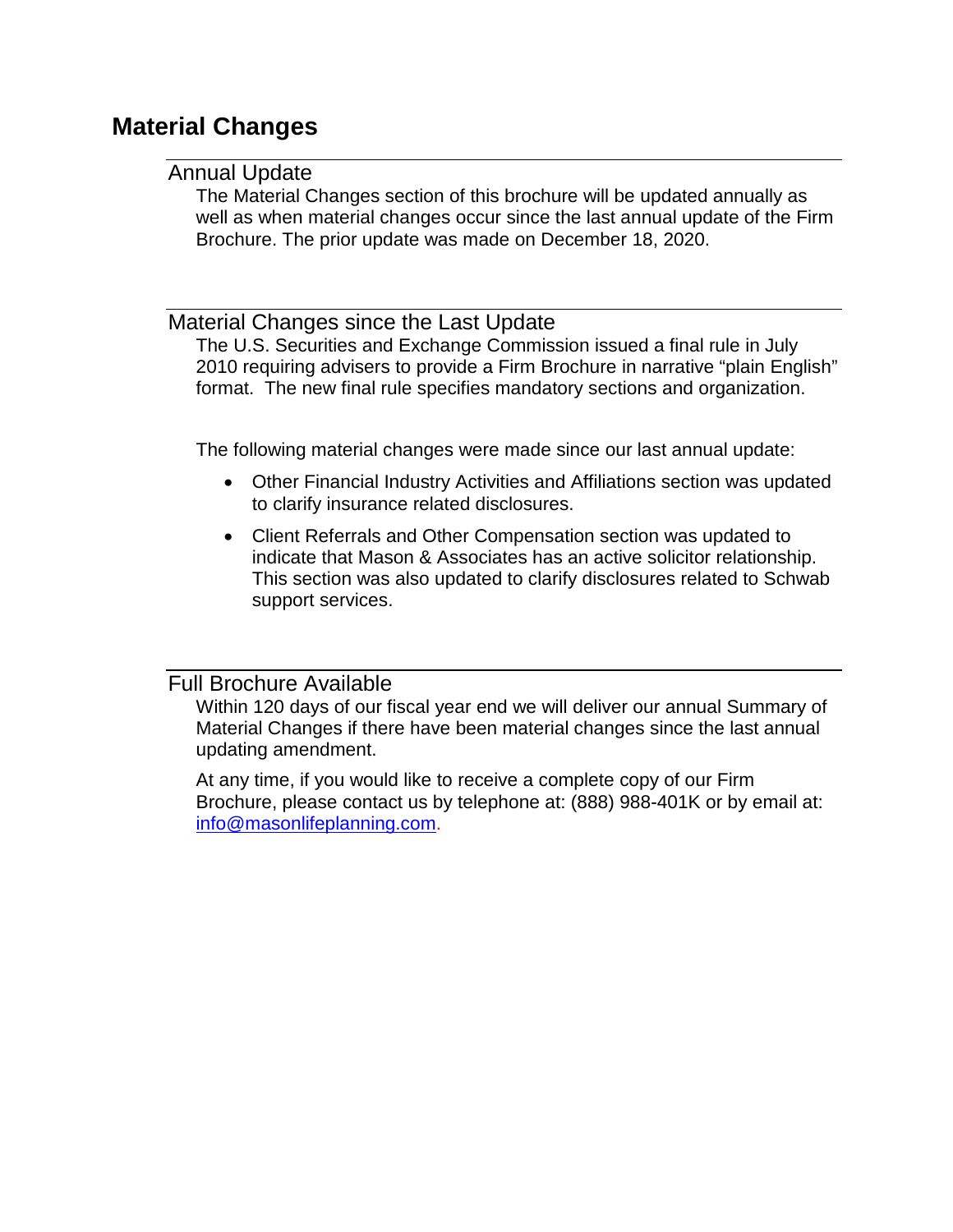# **Table of Contents**

TOC<sub>1</sub>

Mason & Associates, Inc.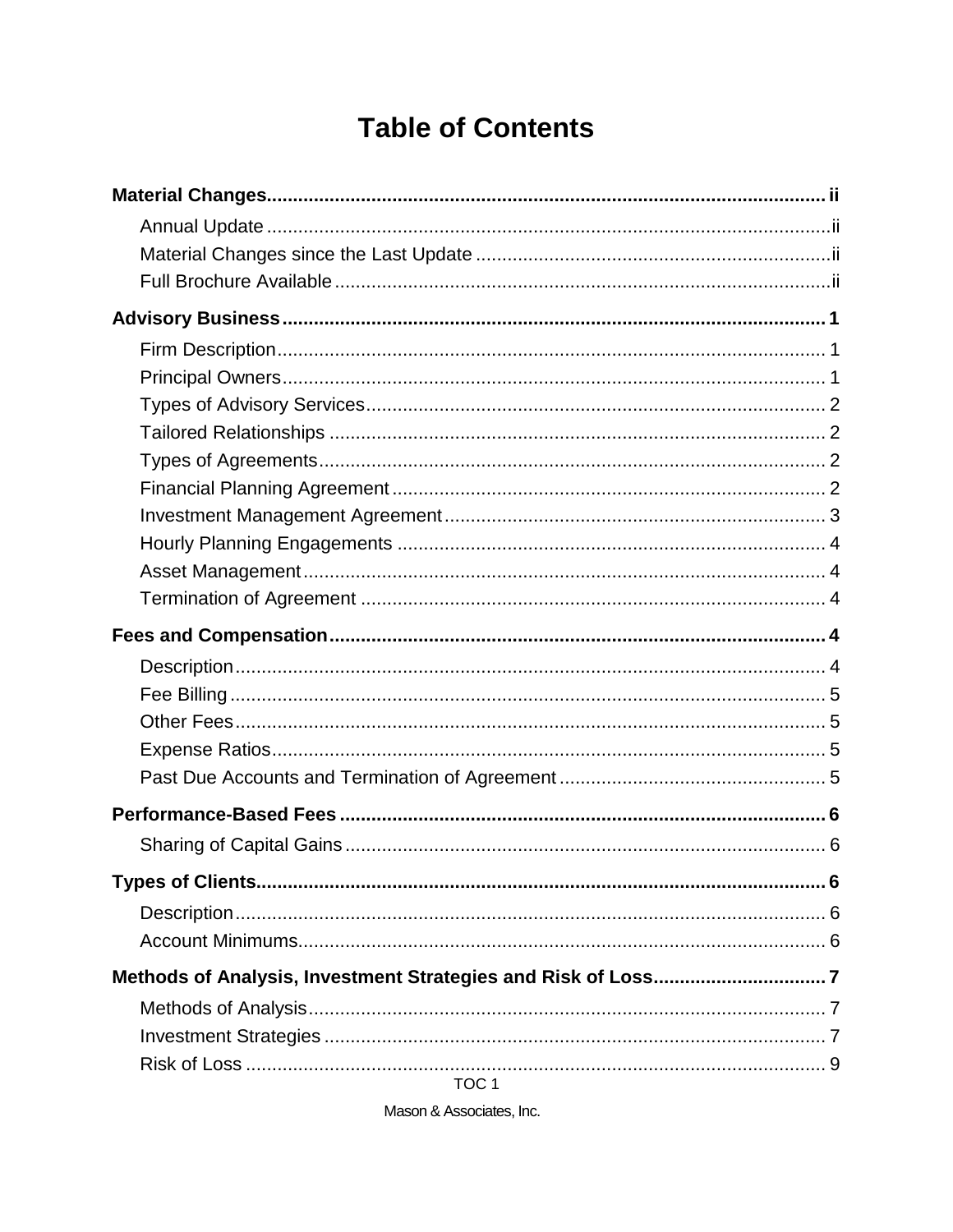| Code of Ethics, Participation or Interest in Client Transactions and Personal |  |
|-------------------------------------------------------------------------------|--|
|                                                                               |  |
|                                                                               |  |
|                                                                               |  |
|                                                                               |  |
|                                                                               |  |
|                                                                               |  |
|                                                                               |  |
|                                                                               |  |
|                                                                               |  |
|                                                                               |  |
|                                                                               |  |
|                                                                               |  |
|                                                                               |  |
|                                                                               |  |
|                                                                               |  |
|                                                                               |  |
|                                                                               |  |
|                                                                               |  |
|                                                                               |  |
|                                                                               |  |
|                                                                               |  |
|                                                                               |  |
|                                                                               |  |

TOC<sub>2</sub> Mason & Associates, Inc.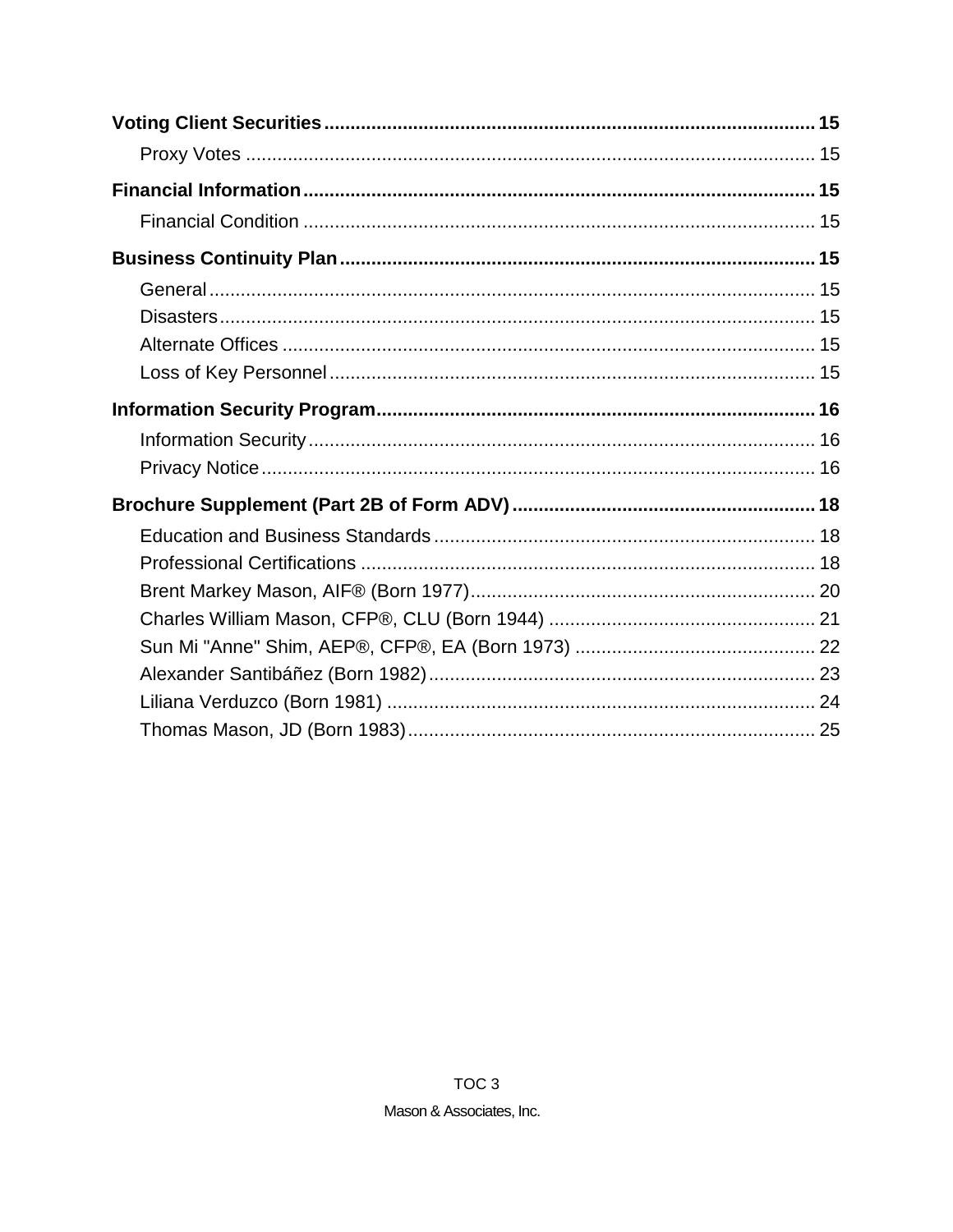## <span id="page-5-1"></span><span id="page-5-0"></span>**Advisory Business**

### Firm Description

Mason & Associates was founded in 2006.

Mason & Associates provides personalized confidential financial planning and investment management to individuals, pension and profit sharing plans, trusts, estates, charitable organizations and small businesses. Advice is provided through consultation with the client and may include: determination of financial objectives, identification of financial problems, cash flow management, tax planning, insurance review, investment management, education funding, retirement planning, and estate planning.

Mason & Associates is strictly a fee-only financial planning and investment management firm. The firm does not sell annuities, insurance, stocks, bonds, mutual funds, limited partnerships, or other commissioned products. The firm is affiliated with an insurance agency, Mason Insurance Services, Inc. Advisors of Mason and Associates may offer insurance products and services through Mason Insurance Services, Inc.

Mason & Associates does not act as a custodian of client assets. The client always maintains asset control.

A written evaluation of each client's initial situation is provided to the client, often in the form of a net worth statement. Periodic reviews are also communicated to provide reminders of the specific courses of action that need to be taken. More frequent reviews occur but are not necessarily communicated to the client unless immediate changes are recommended.

Other professionals (e.g., lawyers, accountants, insurance agents, etc.) are engaged directly by the client on an as-needed basis. Conflicts of interest will be disclosed to the client in the unlikely event they should occur.

The initial meeting, which may be by telephone, is free of charge and is considered an exploratory interview to determine the extent to which financial planning and investment management may be beneficial to the client.

### <span id="page-5-2"></span>Principal Owners

Mason and Associates is owned by Charles W. Mason and Associates, Inc. Charles W. Mason is a 20% stockholder. Brent Mason is a 60% stockholder. Sun Mi ("Anne") Shim is a 20% stockholder.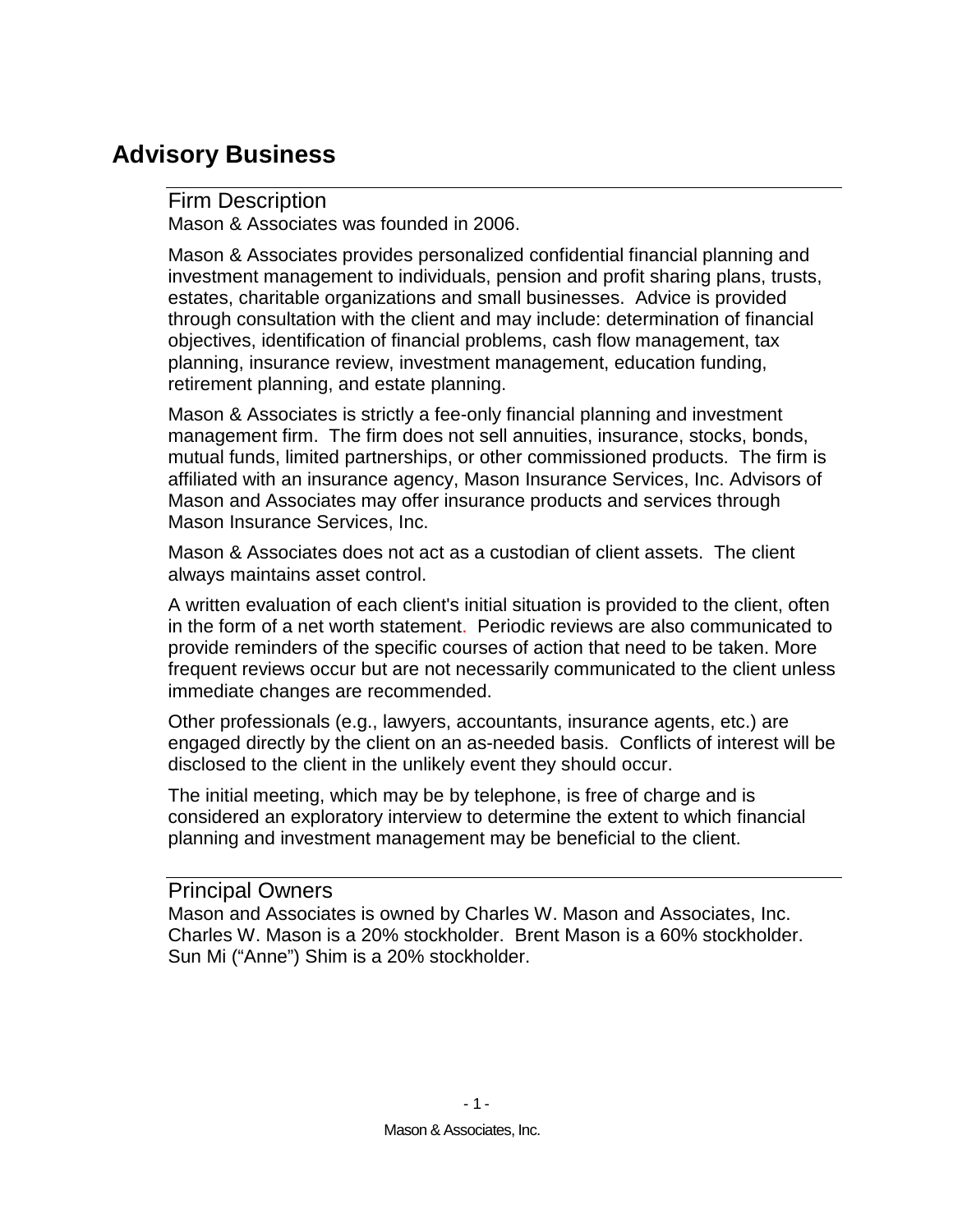### <span id="page-6-0"></span>Types of Advisory Services

Mason & Associates, Inc. provides Investment Supervisory Services, also known as Asset Management Services. An initial interview and data gathering questionnaire may be used to determine the client's financial circumstances and investment objectives and to give the client the opportunity to impose reasonable restrictions on the management of the account. Clients may leave standing instructions with the advisory affiliate to refrain from investing in securities or types of securities, or invest in limited amounts of securities.

Mason selects a portfolio blend (asset allocation or programmed diversification) of securities. This is done in concert with the clients, emphasizing the volatility (risk) of the portfolio. The client reviews the portfolio proposal before initial implementation.

On more than an occasional basis, Mason & Associates furnishes advice to clients on matters not involving securities, such as financial planning matters, taxation issues, and trust services that often include estate planning.

As of December 31, 2021, Mason & Associates managed approximately \$513 million in assets for approximately 447 clients.

### <span id="page-6-1"></span>Tailored Relationships

The goals and objectives for each client are documented in our client relationship management system. Investment policy statements are created that reflect the stated goals and objective. Clients may impose restrictions on investing in certain securities or types of securities.

Agreements may not be assigned without client consent.

### <span id="page-6-2"></span>Types of Agreements

The following agreements define the typical client relationships.

### <span id="page-6-3"></span>Financial Planning Agreement

A financial plan is designed to help the client with all aspects of financial planning without ongoing investment management after the financial plan is completed.

The financial plan may include, but is not limited to: a net worth statement; a cash flow statement; a review of investment accounts, including reviewing asset allocation and providing repositioning recommendations; strategic tax planning; a review of retirement accounts and plans including recommendations; a review of insurance policies and recommendations for changes, if necessary; one or more retirement scenarios; estate planning review and recommendations; and education planning with funding recommendations.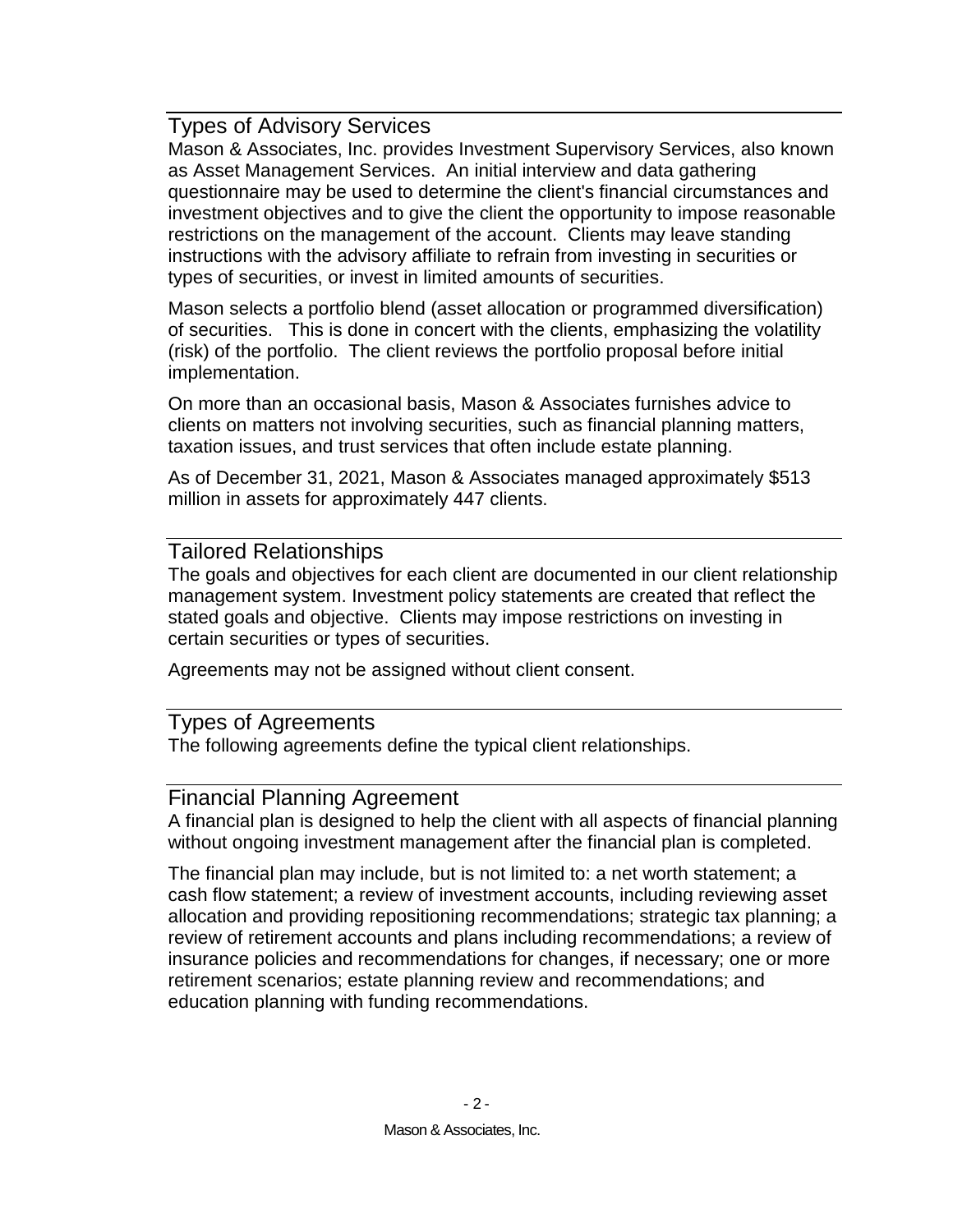Detailed investment advice and specific recommendations are provided as part of a financial plan. Implementation of the recommendations is at the discretion of the client.

The fee for a financial plan is predicated upon the facts known at the start of the engagement. The minimum fee is \$1,000 and is negotiable. Since financial planning is a discovery process, situations occur wherein the client is unaware of certain financial exposures or predicaments. The financial planning fee may be waived if the client decides to have Mason and Associates manage their investment portfolio.

In the event that the client's situation is substantially different than disclosed at the initial meeting, a revised fee will be provided for mutual agreement. The client must approve the change of scope in advance of the additional work being performed when a fee increase is necessary.

After delivery of a financial plan, future face-to-face meetings may be scheduled as necessary for up to one month. Follow-on implementation work is billed separately at the rate of \$250 per hour.

#### <span id="page-7-0"></span>Investment Management Agreement

An *Investment Management Agreement* may be executed when clients decide that they wish Mason & Associates to implement their financial plan or to otherwise manage their investments. Not all such engagements will start with a comprehensive financial plan.

Annual investment management fees are aggregated for all accounts for a single client relationship and/or household, per the following schedule:

| <b>Total Asset Range</b>        | Fee Rate     |
|---------------------------------|--------------|
| First \$500,000                 | 1.25%        |
| Next \$500,001 to \$1,000,000   | 1.15%        |
| Next \$1,000,001 to \$5,000,000 | 1.00%        |
| Over \$5,000,001                | Negotiable % |

Management fees are negotiable and may vary, depending on the complexity of the client's financial situation.

For certain private illiquid investments, Mason may receive a finder's fee. In this case, the client will not be charged a management fee on the assets invested in that investment.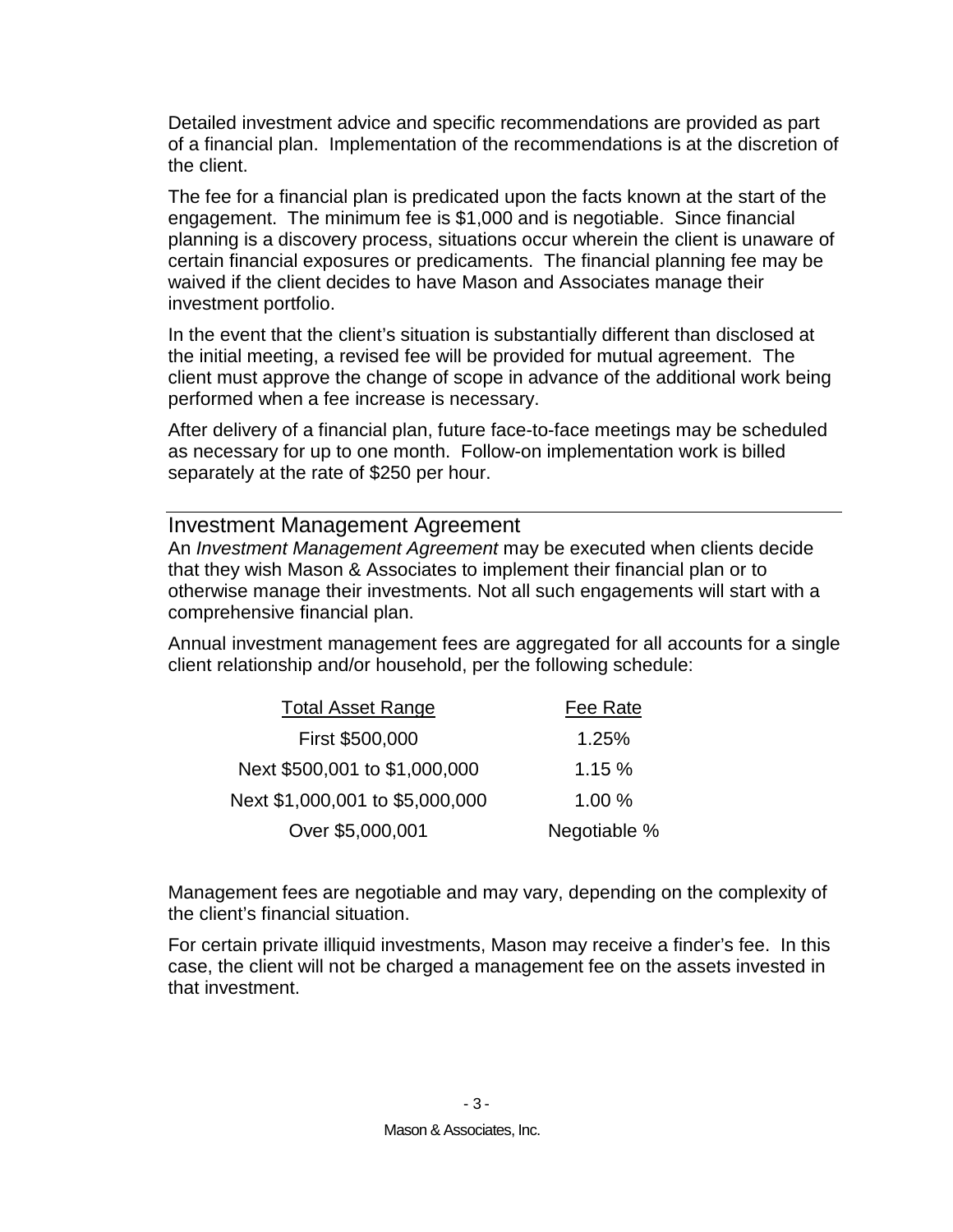### <span id="page-8-0"></span>Hourly Planning Engagements

Mason & Associates provides hourly planning services for clients who need advice on a limited scope of work. The hourly rate for limited scope engagements is \$250/hour.

### <span id="page-8-1"></span>Asset Management

Assets are invested primarily in no-load or load waived mutual funds and exchange-traded funds. Fund companies charge each fund shareholder an investment management fee that is disclosed in the fund prospectus. In addition, the clearing firm that maintains the client account may charge additional transaction fees for the purchase of funds or ETFs. These fees are in additional to the fees charged by the mutual fund or ETF. A schedule of fees charged by Charles Schwab, our clearing firm is provided to the client in the management agreement. For fees charged by mutual funds or ETFs including trading coasts and management fees, the client should consult the fund prospectus.

Investments may also include: equities (stocks), warrants, corporate debt securities, commercial paper, certificates of deposit, municipal securities, investment company securities (variable life insurance, variable annuities, and mutual funds shares), U. S. government securities, options contracts, and interests in partnerships. Mason & Associates does not receive any compensation, in any form, from fund companies.

### <span id="page-8-2"></span>Termination of Agreement

A client may terminate any of the aforementioned agreements at any time by notifying Mason & Associates in writing and paying the rate for the time spent on the investment advisory engagement prior to notification of termination. If the client made an advanced payment, Mason & Associates will refund any unearned portion of the advanced payment.

Mason & Associates may terminate any of the aforementioned agreements at any time by notifying the client in writing. If the client made an advanced payment, Mason & Associates will refund any unearned portion of the advanced payment within 30 days.

## <span id="page-8-4"></span><span id="page-8-3"></span>**Fees and Compensation**

### **Description**

Mason & Associates bases its fees on a percentage of assets under management, hourly charges, and fixed fees (not including subscription fees).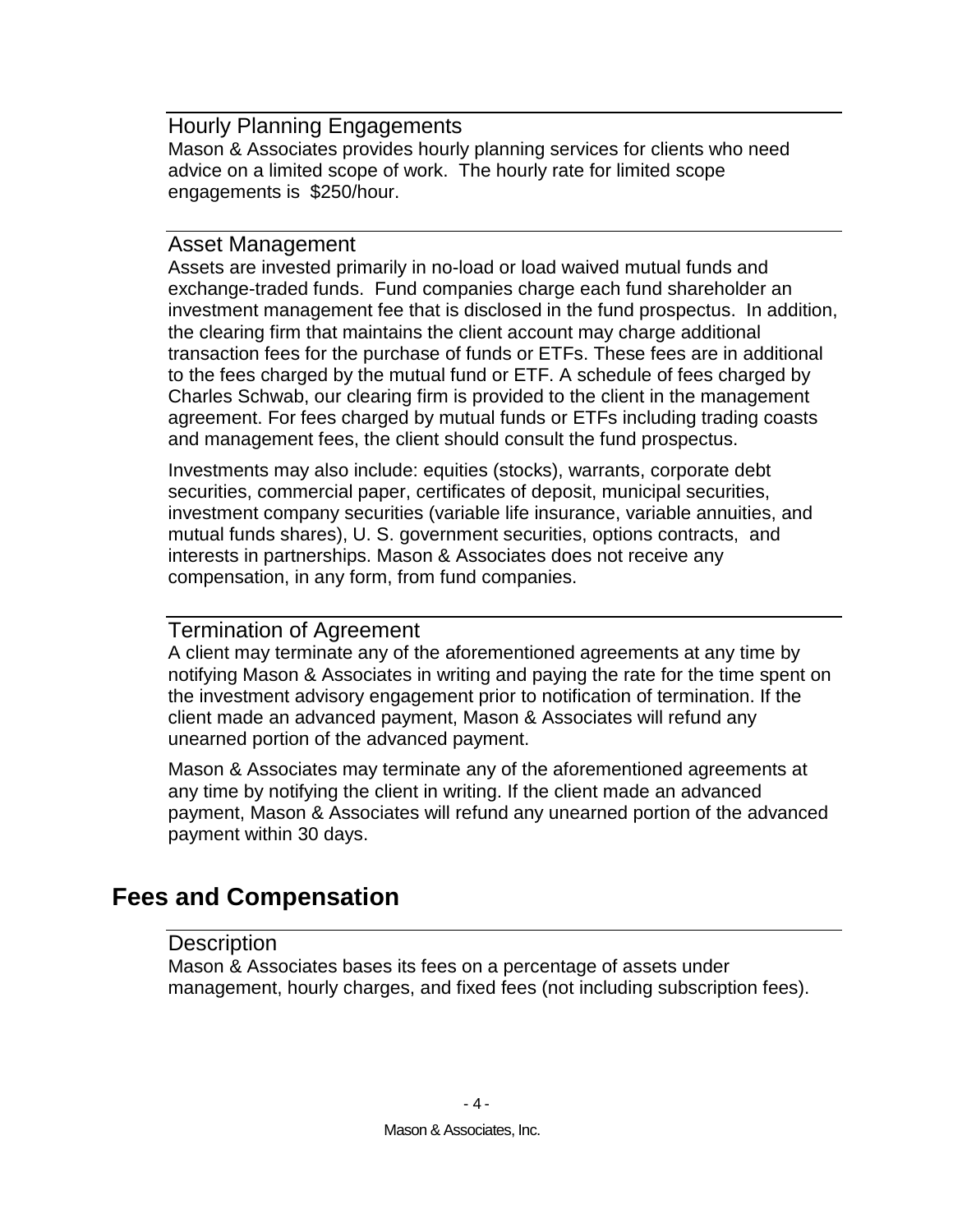### <span id="page-9-0"></span>Fee Billing

Investment management fees are charged quarterly, in advance*,* meaning that we charge you on the last day of the month prior to the three-month billing period. Clients are notified of the amount of their fee through statements provided by their custodian. Payment in full is expected upon billing notice presentation. Fees are typically deducted from the clients account. Signing the management agreement constitutes your agreement to allow Mason & Associates to debit your account for management fees.

Fees for financial plans are billed in arrears, upon completion of the financial plan.

### <span id="page-9-1"></span>Other Fees

Custodians may charge transaction fees on purchases or sales of certain mutual funds and exchange-traded funds. In addition, there are fees for other transactions such as wiring funds, buying municipal bonds, holding an alternative investment, etc. A schedule of these fees is provided with the management agreement.

Mason & Associates, in its sole discretion, may waive its minimum fee and/or charge a lesser investment advisory fee based upon certain criteria such as complexity of the financial situation, accounts of relatives, etc.

### <span id="page-9-2"></span>Expense Ratios

Mutual funds generally charge a management fee for their services as investment managers. The management fee is called an expense ratio. These fees are in addition to the fees paid by you to Mason & Associates.

Performance figures quoted by mutual fund companies in various publications are generally quoted after their fees have been deducted.

### <span id="page-9-3"></span>Past Due Accounts and Termination of Agreement

Mason & Associates reserves the right to stop work on any account that is more than 30 days overdue in the payment of fees. In addition, Mason & Associates reserves the right to terminate any financial planning engagement where a client has willfully concealed or has refused to provide pertinent information about financial situations when necessary and appropriate, in our judgment, to provide proper financial advice. Any unused portion of fees collected in advance will be refunded within 30 days.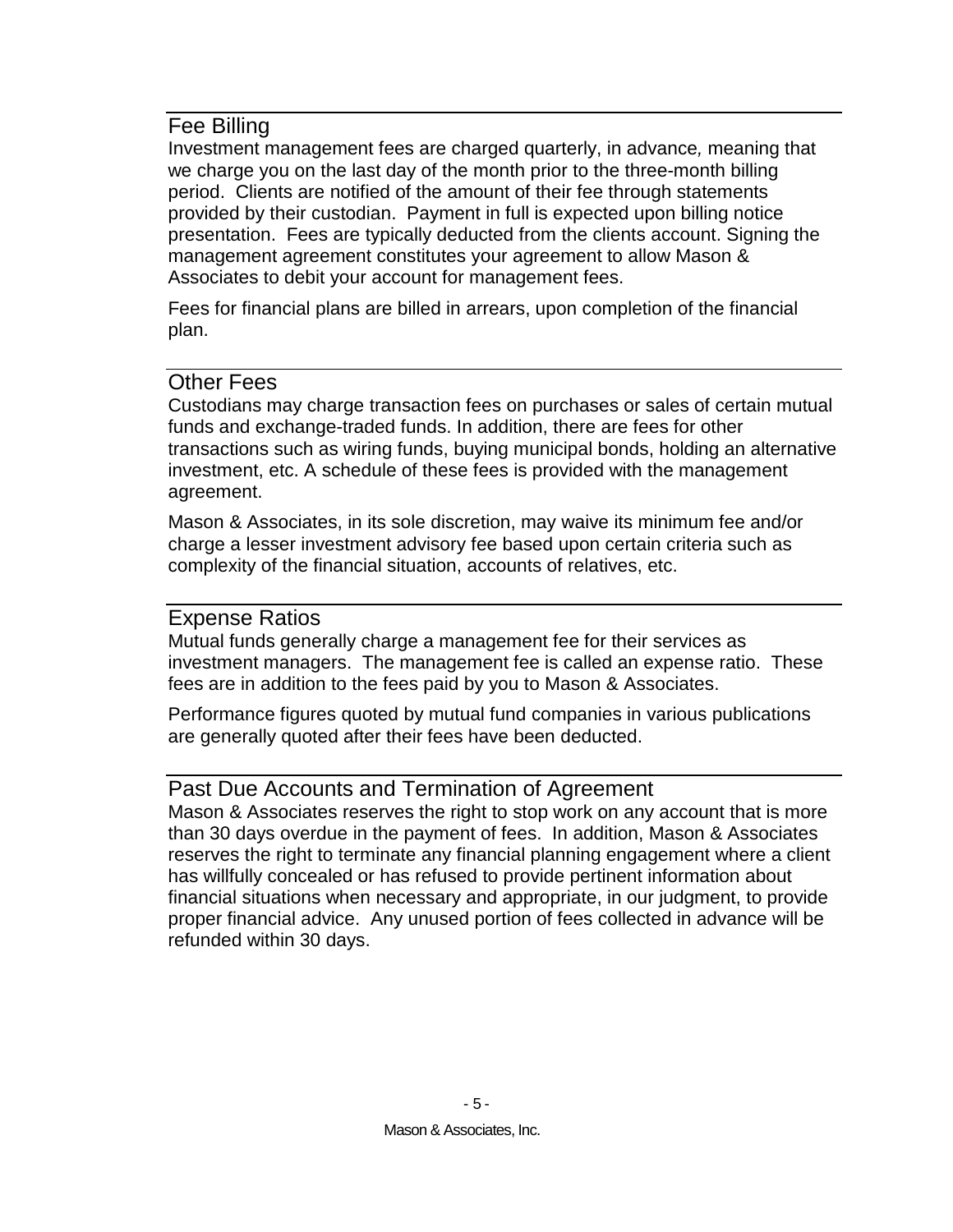## <span id="page-10-1"></span><span id="page-10-0"></span>**Performance-Based Fees**

### Sharing of Capital Gains

Fees are not based on a share of the capital gains or capital appreciation of managed securities.

Mason & Associates does not use a performance-based fee structure because of the potential conflict of interest. Performance-based compensation may create an incentive for the adviser to recommend an investment that may carry a higher degree of risk to the client.

## <span id="page-10-3"></span><span id="page-10-2"></span>**Types of Clients**

### **Description**

Mason & Associates generally provides investment advice to individuals, pension and profit sharing plans, trusts, estates, charitable organizations, corporations or business entities.

Client relationships vary in scope and length of service.

### <span id="page-10-4"></span>Account Minimums

The firm accepts new clients with a minimum of \$500,000 of assets under management, which equates to an annual fee of \$6,250.00. The assets may be divided among several accounts.

When an account falls below \$100,000 in value, a minimum annual fee may be charged. Depending upon circumstances, Mason & Associates may sign an *Hourly Agreement* with the client if assets have diminished significantly below \$100,000.

Mason & Associates has the discretion to waive the account minimum. Accounts below the minimum may be established when the client and the advisor anticipate the client will add additional funds to the accounts bringing the total to \$500,000 within a reasonable time. Other exceptions will apply to employees of Mason & Associates and their relatives, or relatives of existing clients.

Clients receiving ongoing asset management services may be assessed a minimum annual fee. Clients with assets below the minimum account size may pay a higher percentage rate on their annual fees than the fees paid by clients with greater assets under management.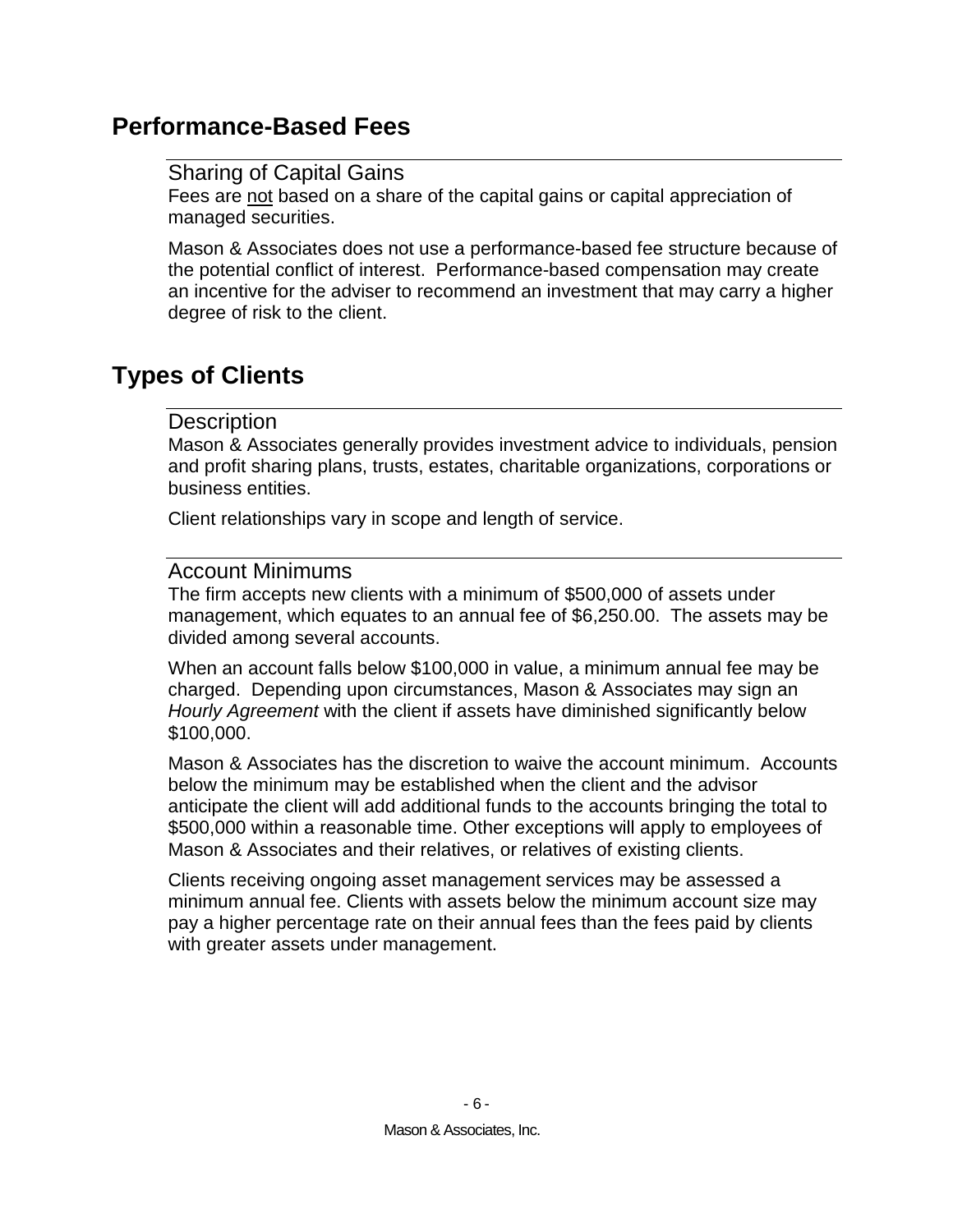## <span id="page-11-1"></span><span id="page-11-0"></span>**Methods of Analysis, Investment Strategies and Risk of Loss**

### Methods of Analysis

The main sources of information include financial newspapers and magazines, inspections of corporate activities, research materials prepared by others, corporate rating services, annual reports, prospectuses, filings with the Securities and Exchange Commission, and company press releases.

Other sources of information that Mason & Associates may use include Morningstar, Charles Schwab & Company's "SchwabLink" service and the World Wide Web.

### <span id="page-11-2"></span>Investment Strategies

Mason & Associates Inc. has an investment philosophy which is grounded in Modern Portfolio Theory which, in turn, is backed by Nobel Prize winning research and expertise. We use this theory of market returns and risk to develop a Life Plan with asset allocations that fit each client's current situation and future goals. We also generate a customized IPS (Investment Policy Statement) tailored to each client's specific objective.

We utilize a four part process in our investment approach:

**Part I: Identifying objectives** - Identifying a client's needs and objectives is central to developing sound investment strategies as part of a Life Plan. This process begins with understanding their goals, risk tolerance, need for income, income tax situation, and time horizon.

**Part II: Developing a sound investment strategy** - After analyzing the current situation and objectives, we work with our clients to identify the most appropriate asset allocation to achieve their investment objectives. Asset allocation is the most critical investment decision and thus at the center of our investment process.

**Part III: Implementing the investment strategy** - As an independent investment advisor, we have an open architecture investment platform that enables us to select different investment solutions. As part of our client's Life Plan, we take our fiduciary duty seriously throughout the rigorous investment selection process.

**Part IV: On-going review of clients' investments and objectives** - Our utmost concern is customer service. We meet with our clients regularly to review their portfolio, and when needed, may suggest reallocating to maintain alignment with a client's investment goals as they correspond to their Life Plan.

A strategy consisting of a combination of strategic and tactical asset allocation and/or sector rotation is employed in the management of all models.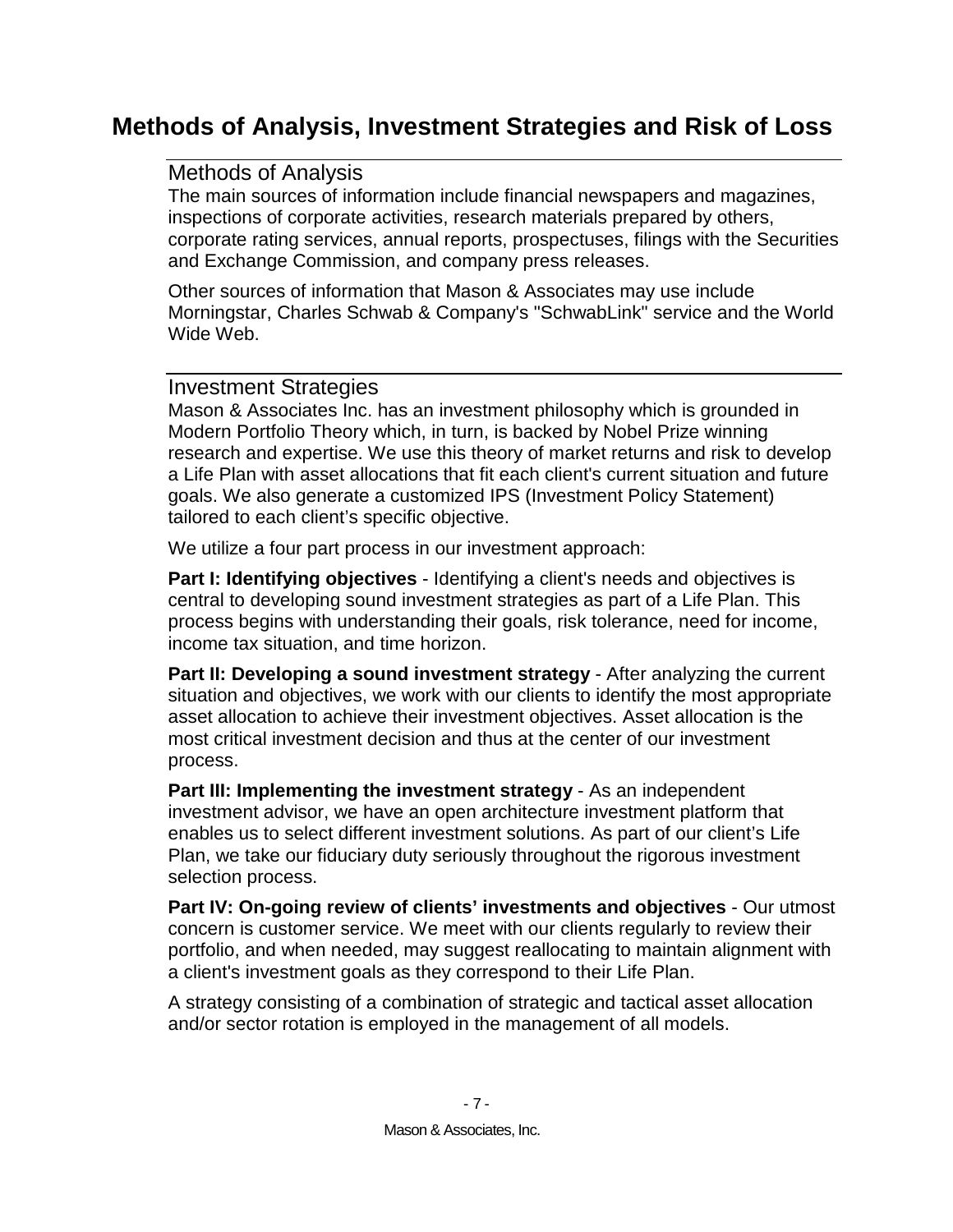The primary investment strategy we use for client accounts is a combination of strategic and tactical asset allocation and/or sector rotation. Portfolios are globally diversified to manage the risk associated with traditional markets.

The investment strategy for a specific client is based upon the objectives stated by the client during consultations and in the client's initial questionnaire. The client may change these objectives at any time. Each client executes an Investment Policy Statement that documents their objectives and their desired investment strategy.

Other strategies may include long-term purchases, short-term purchases, margin transactions, and option writing (including covered options or spreading strategies).

Mason & Associates may on occasion recommend a third-party investment advisor or money manager for client accounts. We select Third-Party Portfolio Managers (TPMs) based on the quality of the firms and we review the TPMs regularly.

Information regarding third-party registered investment advisors consists of initial due diligence requirements as follows:

- Form ADV Parts I & 2A
- Investment Management Agreement
- Prior performance information
- ADV Part 2A Appendix (a.k.a. Wrap Fee Program Brochure), if part of a wrap-fee program
- Any additional information necessary to complete a review of a third-party advisor

Once a third-party investment advisor has been selected, the following information may be obtained on an annual basis, or as needed:

- Quarterly and annual performance reviews
- Annual update of the Form ADV Parts I & 2A

### **Third-Party Portfolio Managers (TPMs)**

Clients may sign an Investment Management Agreement directly with the thirdparty advisor, and in this case, Mason & Associates acts as a solicitor when making a third-party investment advisor recommendation. The client is free to terminate the relationship with the TPM as detailed in the Investment Management Agreement signed with the TPM.

Mason & Associates may in some instances appoint a third-party advisor as a sub-advisor when doing so is consistent with the client's current investment objectives and financial circumstances. In this case, the details of fees charged to and paid by the client will be enumerated in the Investment Management Agreement signed by the client.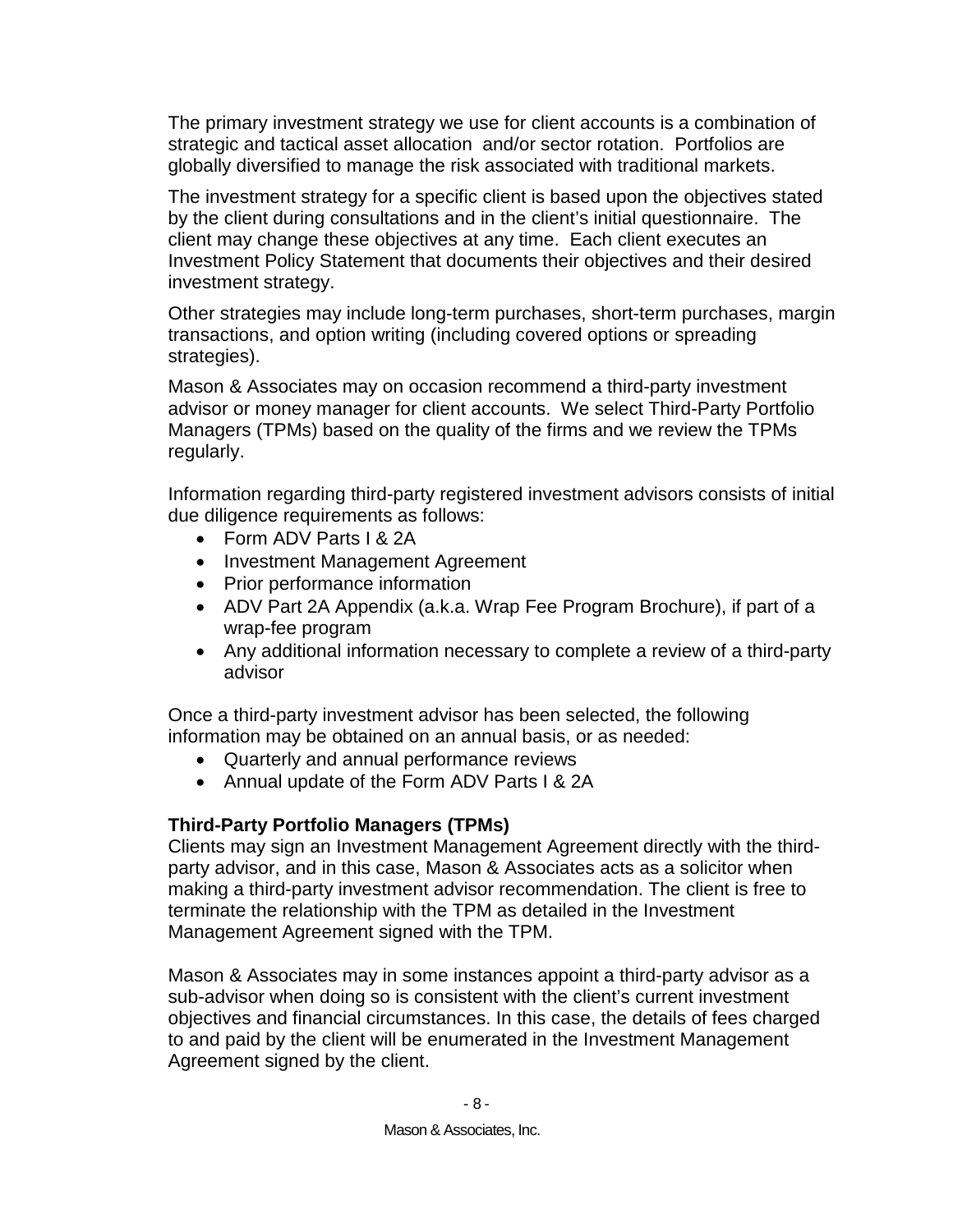Mason & Associates adheres to the minimum requirements imposed by each third-party registered investment advisor, depending on the platform selected by the client or Mason & Associates. Account size minimums typically start at \$500,000, although on occasion, smaller account sizes may be accepted.

Each client may restrict our selection of securities for its program by indicating such restrictions in the individual client's Investment Management Agreement or by subsequent written request to Mason & Associates.

Mason will ensure that all TPMs recommended by us are duly registered investment advisers.

### <span id="page-13-0"></span>Risk of Loss

All investment programs have certain risks that are borne by the investor. Our investment approach constantly keeps the risk of loss in mind. Investors face the following investment risks:

- Interest-rate Risk: Fluctuations in interest rates may cause investment prices to fluctuate. For example, when interest rates rise, yields on existing bonds become less attractive, causing their market values to decline.
- Market Risk: The price of a security, bond, or mutual fund may drop in reaction to tangible and intangible events and conditions. This type of risk is caused by external factors independent of a security's particular underlying circumstances. For example, political, economic and social conditions may trigger market events.
- Inflation Risk: When any type of inflation is present, a dollar today will not buy as much as a dollar next year, because purchasing power is eroding at the rate of inflation.
- Currency Risk: Overseas investments are subject to fluctuations in the value of the dollar against the currency of the investment's originating country. This is also referred to as exchange rate risk.
- Reinvestment Risk: This is the risk that future proceeds from investments may have to be reinvested at a potentially lower rate of return (i.e. interest rate). This primarily relates to fixed income securities.
- Business Risk: These risks are associated with a particular industry or a particular company within an industry. For example, oil-drilling companies depend on finding oil and then refining it, a lengthy process, before they can generate a profit. They carry a higher risk of profitability than an electric company, which generates its income from a steady stream of customers who buy electricity no matter what the economic environment is like.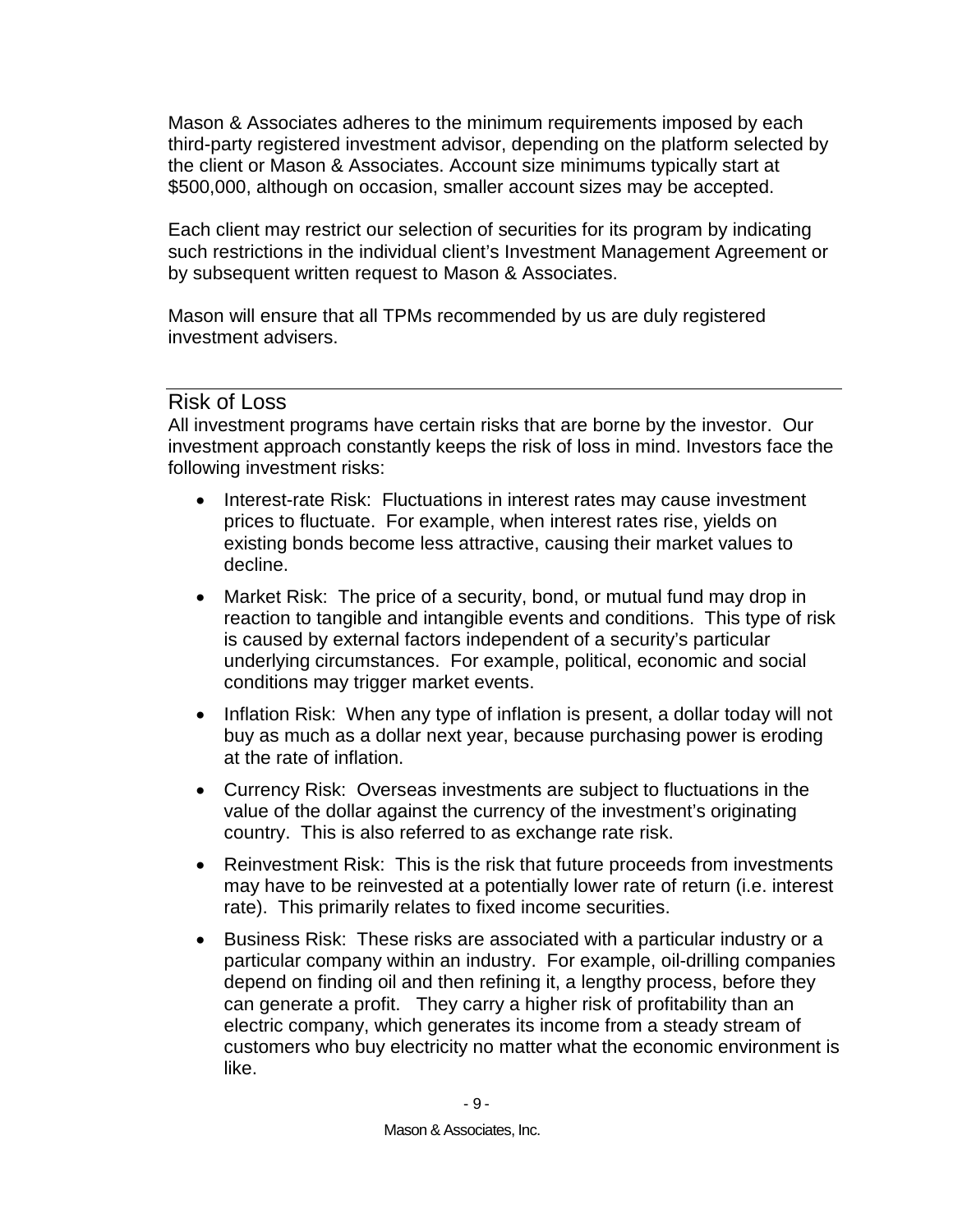- Liquidity Risk: Liquidity is the ability to readily convert an investment into cash. Generally, assets are more liquid if many traders are interested in a standardized product. For example, Treasury Bills are highly liquid, while real estate properties are not.
- Financial Risk: Excessive borrowing to finance a business' operations increases the risk of profitability, because the company must meet the terms of its obligations in good times and bad. During periods of financial stress, the inability to meet loan obligations may result in bankruptcy and/or a declining market value.

## <span id="page-14-1"></span><span id="page-14-0"></span>**Disciplinary Information**

### Legal and Disciplinary

The firm and its employees have not been involved in legal or disciplinary events related to past or present investment clients.

## <span id="page-14-3"></span><span id="page-14-2"></span>**Other Financial Industry Activities and Affiliations**

### Financial Industry Activities

Some advisory affiliates of Mason & Associates are licensed insurance agents and, in this capacity, sell insurance products to advisory clients for which they may also receive a commission. This additional compensation creates a conflict of interest. However, at all times, Mason & Associates and its advisory affiliates will make recommendations that are in clients' best interests consistent with their fiduciary responsibilities. Additionally, clients are under no obligation to purchase insurance products through any Mason & Associates licensed insurance agents.

Advisory affiliates of Mason & Associates will spend approximately 90% of their time on investment advisory services, and 10% on insurance services.

### <span id="page-14-4"></span>Affiliations

Mason & Associates has arrangements that are material to its advisory business or its clients with a related company which is an insurance agency.

## <span id="page-14-6"></span><span id="page-14-5"></span>**Code of Ethics, Participation or Interest in Client Transactions and Personal Trading**

### Code of Ethics

The employees of Mason & Associates have adopted a Code of Ethics that is available for review by clients and prospective clients upon request. To obtain a copy, please contact [info@masonlifeplanning.com.](mailto:info@masonlifeplanning.com)

 $-10-$ 

Mason & Associates, Inc.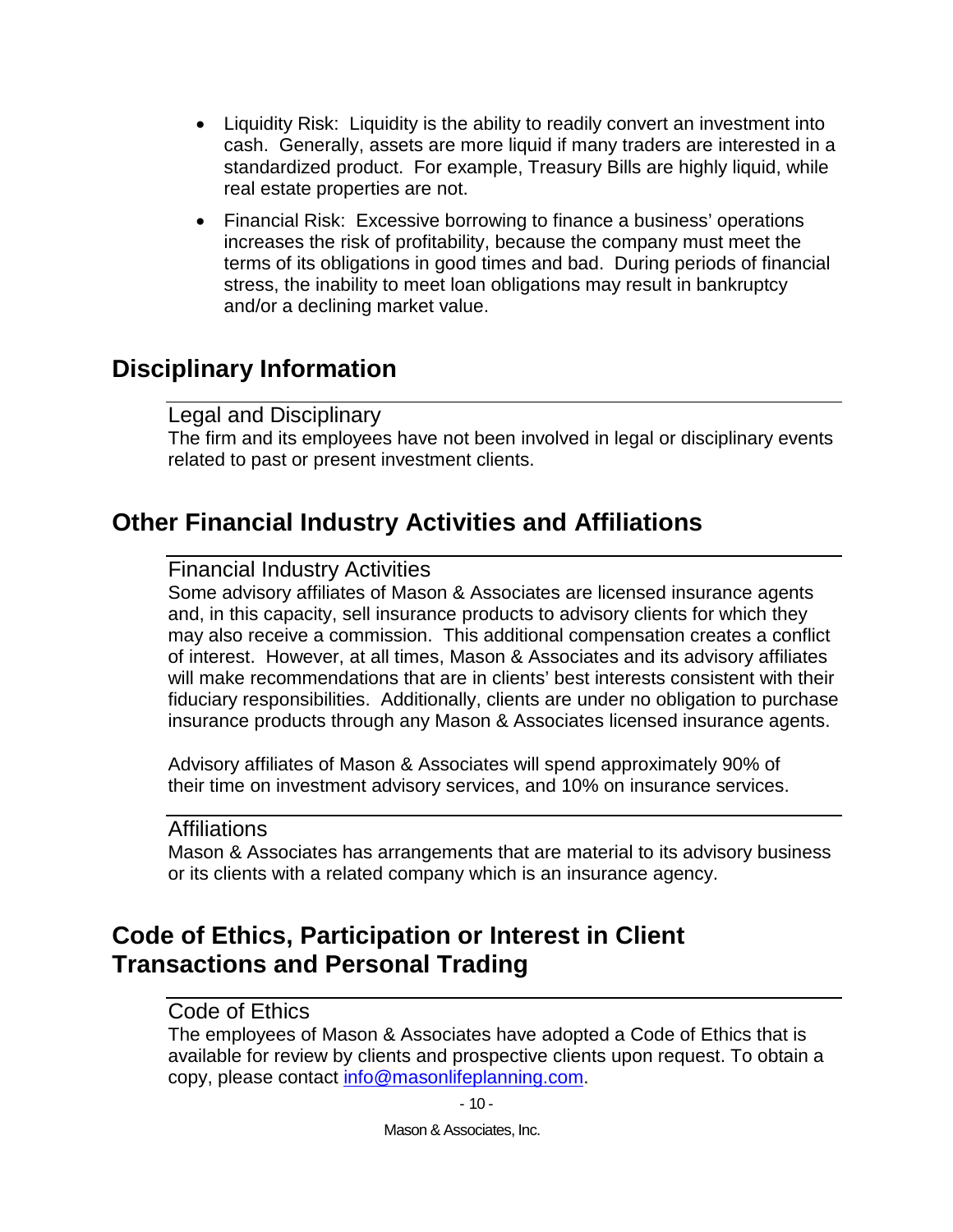<span id="page-15-0"></span>Participation or Interest in Client Transactions Mason & Associates and its employees may buy or sell securities that are also held by clients. Employees may not trade their own securities ahead of client trades. Employees comply with the provisions of the Mason & Associates Compliance Manual.

### <span id="page-15-1"></span>Personal Trading

The Chief Compliance Officer of the firm is responsible for ensuring that reviews of the personal trading of all of the firm's advisory affiliates is performed.

## <span id="page-15-3"></span><span id="page-15-2"></span>**Brokerage Practices**

### Selecting Brokerage Firms

Mason & Associates does not have any affiliation with product sales firms or broker/dealers. We also do not maintain custody of your assets although we may be deemed to have custody if you give us authority to withdraw assets from your account (see the Custody Section below). Specific custodian recommendations are made to Clients based on their need for such services. Mason & Associates recommends custodians based on the proven integrity and financial responsibility of the firm and the best execution of orders at reasonable transaction fees. Currently, Mason & Associates require that our clients use Charles Schwab & Co. Inc. ("Schwab"), a registered broker-dealer, member SIPC, as the qualified custodian. Mason & Associates does not receive fees or commissions from any of these arrangements.

Schwab will hold your assets in a brokerage account and buy and sell securities when we instruct them to. While we require that you use Schwab as custodian/broker, you will decide whether to do so and will open your account with Schwab by entering into an account agreement directly with them. We do not open the account for you, although we may assist you in doing so. If you do not wish to place your assets with Schwab, then we cannot manage your account.

### <span id="page-15-4"></span>Best Execution

Mason & Associates reviews the execution of trades at Charles Schwab as they occur, usually on the day after execution. Transaction fees charged by Charles Schwab are also reviewed. Mason & Associates does not receive any portion of the transaction fees. Mason & Associates has found that transactions at Charles Schwab are executed timely and that Charles Schwab' transaction costs are competitive. A schedule of transaction costs is provided to our clients as an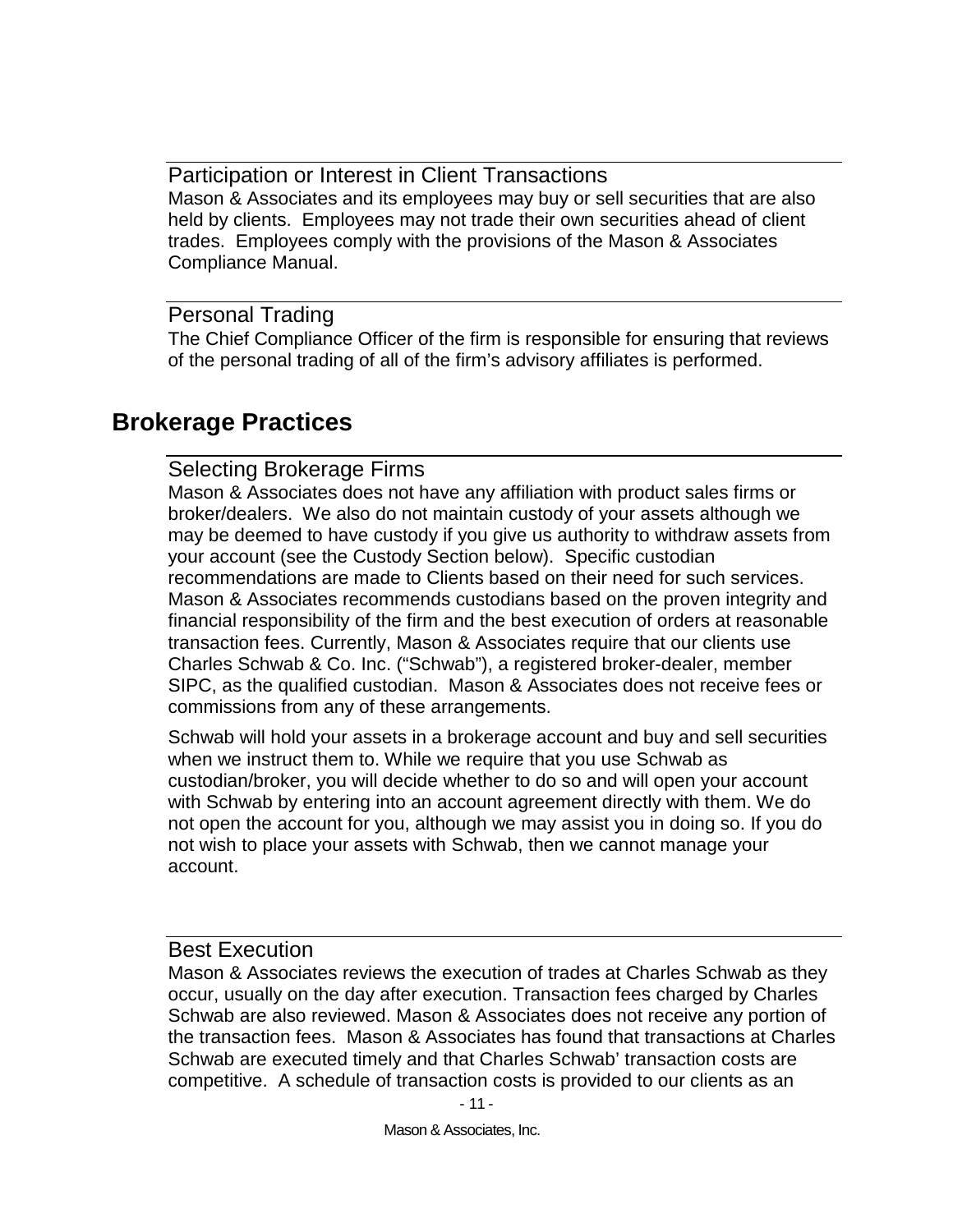addendum to our Investment Management Agreement. We also review best execution results at Charles Schwab at least annually.

#### <span id="page-16-0"></span>Soft Dollars

Mason & Associates does not receive soft dollars or any form of payment for order flow.

#### <span id="page-16-1"></span>Order Aggregation

On occasion, Mason & Associates aggregates trades for clients. Should Mason & Associates execute a block trade, each client will receive an average price based on the total number of shares executed and the price per share.

### <span id="page-16-3"></span><span id="page-16-2"></span>**Review of Accounts**

#### Periodic Reviews

Account reviews are performed at least quarterly by Brent Mason and Marleen Scheffy. Account reviews are performed more frequently when market conditions dictate.

### <span id="page-16-4"></span>Review Triggers

Other conditions that may trigger a review are changes in the tax laws, new investment information, and changes in a client's own situation. Accounts are reviewed by the Chief Compliance Officer periodically to ensure that the investments are in accordance with the client's stated investment objectives.

### <span id="page-16-5"></span>Regular Reports

Clients receive periodic communications in the form of reports or investment reviews on a quarterly basis. The written updates may include a net worth statement, portfolio statement and a summary of objectives and progress towards meeting those objectives. Clients also receive regular statements form their custodians. These statements will be provided at least quarterly and often monthly, whenever there is activity in the client's account.

## <span id="page-16-7"></span><span id="page-16-6"></span>**Client Referrals and Other Compensation**

#### Referrals

Mason & Associates has been fortunate to receive many client referrals over the years. The referrals come from current clients, estate planning attorneys, accountants, employees, personal friends of employees and other similar sources. The firm currently has one solicitor to provides us with referrals of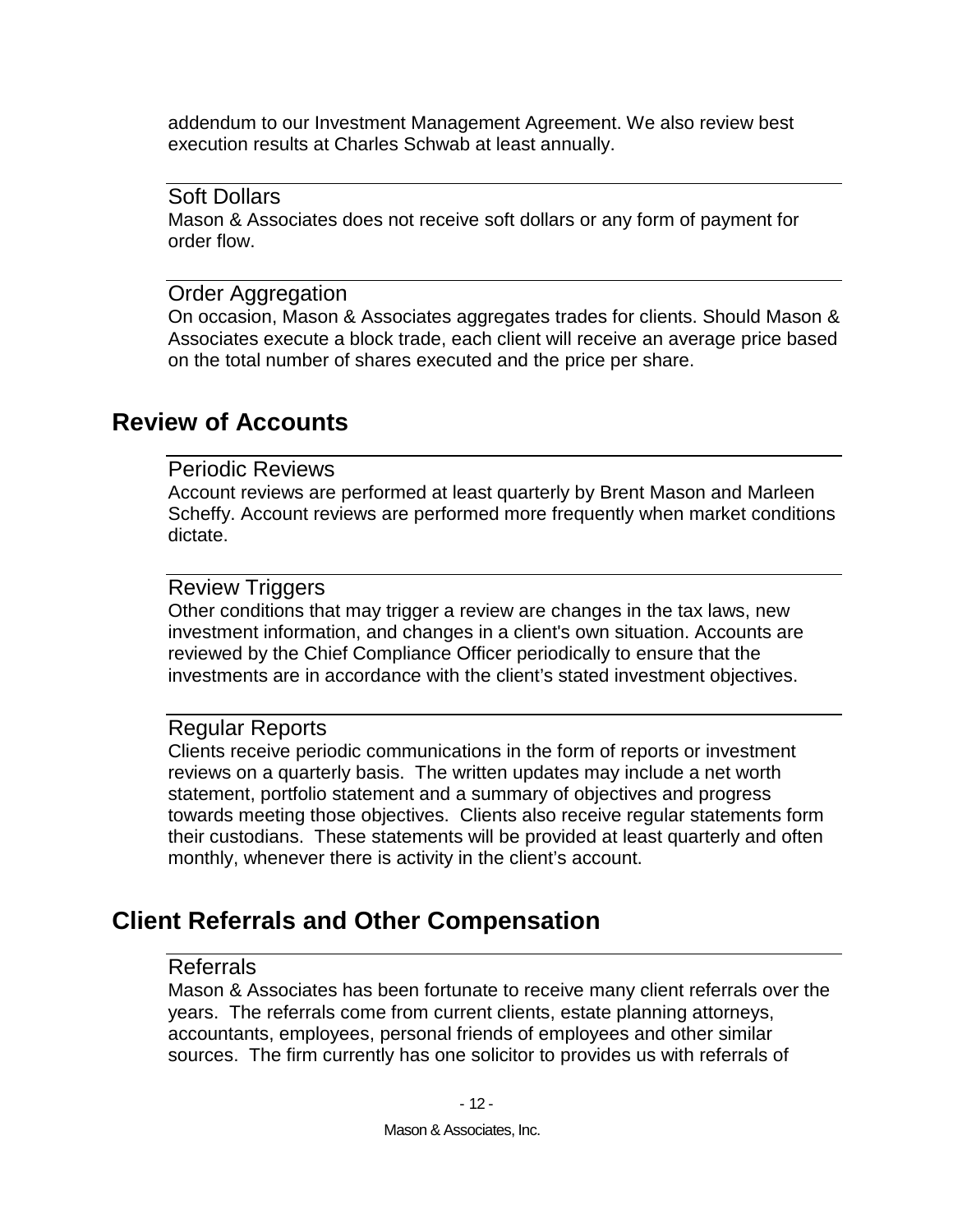prospective clients. For additional information regarding this, please refer to the Use of Solicitors section below.

Mason & Associates does not accept referral fees or any form of remuneration from other professionals when a prospect or client is referred to them.

### <span id="page-17-0"></span>Other Compensation

Mason & Associates receives an economic benefit from Schwab in the form of the support products and services it makes available to us and other independent investment advisors whose clients maintain their accounts at Schwab. In addition, Schwab has also agreed to pay for certain products and services for which we would otherwise have to pay once the value of our clients' assets in accounts at Schwab reaches a certain amount. As a result, we have an incentive to recommend/require clients to use Schwab. This incentive creates a conflict of interest which we must disclose as a part of our fiduciary duty. Despite this incentive, our fiduciary duty and Code of Ethics require us and our advisory affiliates to put the interest of our clients first at all times. .

## <span id="page-17-2"></span><span id="page-17-1"></span>**Use of Solicitors**

### Solicitors

Mason & Associates will compensate solicitors, and the following rules will be abided by:

All solicitors will represent to us that they are not subject to any orders from the SEC or have been convicted of any of the misconduct or crimes so specified by the SEC. All solicitors will execute a Solicitor/Adviser Agreement with us. We will make a bona fide effort to ascertain that the solicitor has complied with the Solicitor/Adviser Agreement.

Any partner, officer, director, or employee who is compensated as a solicitor will disclose this status and/or any affiliation to the client at the time of the solicitation.

Solicitors will deliver to the client at the time of the solicitation; the Form ADV Part 2A, the Compensation Disclosure Document ("Solicitor/Client Agreement"), and the Client Acknowledgement. The Client Acknowledgement will be returned to us for our files.

We will comply with any state laws regarding the use of solicitors and any registration requirements that may be applicable.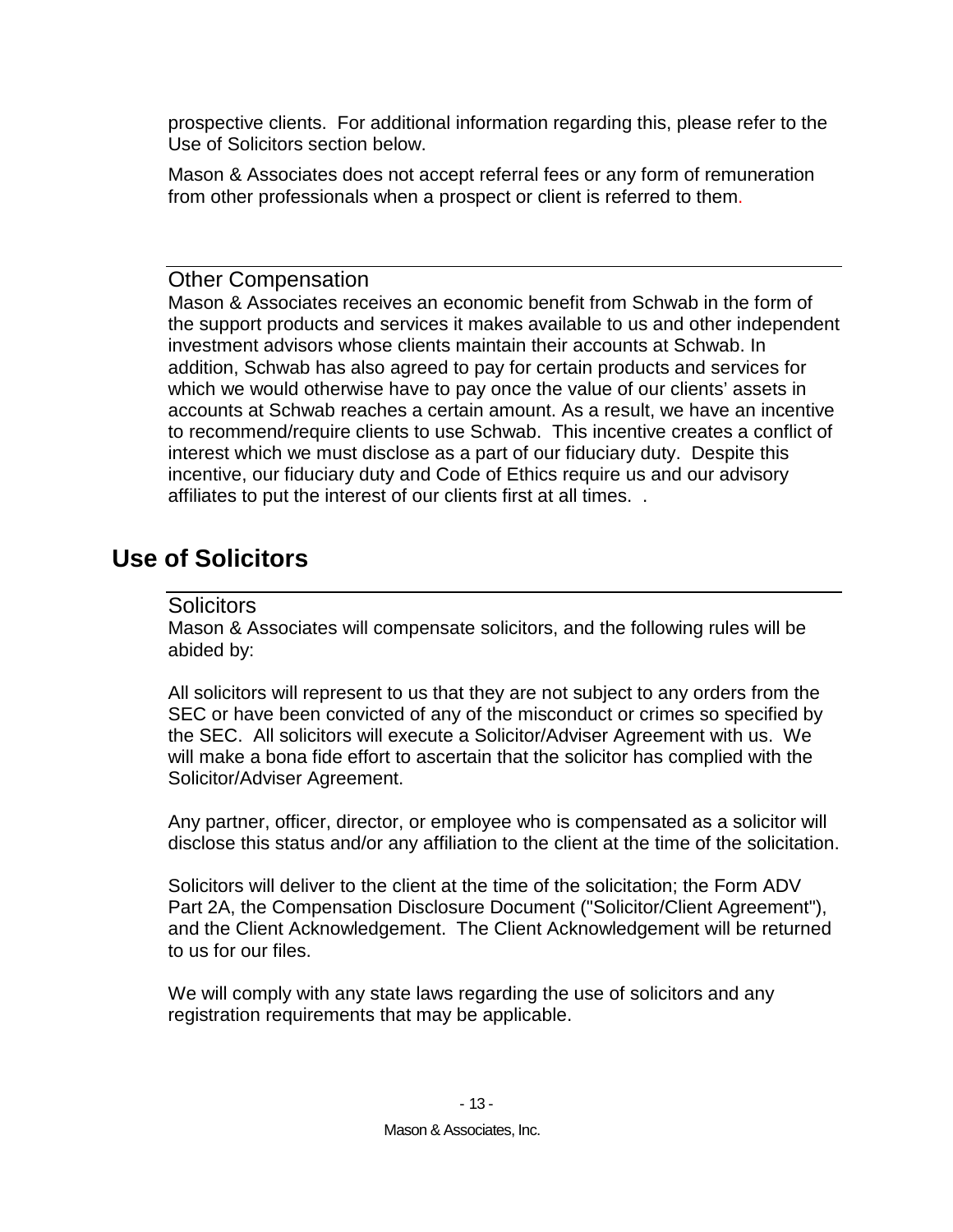## <span id="page-18-1"></span><span id="page-18-0"></span>**Custody**

### **Custody**

Under government regulations, we are deemed to have custody of your assets if, for example, you authorize us to instruct Schwab to deduct our advisory fees directly from your account or if you grant us authority to move your money to another person's account. Schwab maintains actual custody of your assets.

### <span id="page-18-2"></span>Account Statements

All assets are held at Charles Schwab or sometimes other qualified custodians. The custodians will provide regular account statements directly to clients at their address of record. Most custodians, including Charles Schwab will provide quarterly statements. You should carefully review those statements promptly when you receive them.

### <span id="page-18-3"></span>Performance Reports

Clients are urged to compare the account statements received directly from their custodians to the performance report statements provided by Mason & Associates. If there is a discrepancy between the firm's performance reports and the custodial statements, clients are requested to immediately contact us at (888)-988-401K. The client should at all times assume that clearing firm statements are correct unless otherwise informed by the clearing firm.

## <span id="page-18-5"></span><span id="page-18-4"></span>**Investment Discretion**

### Discretionary Authority for Trading

Mason & Associates generally obtains discretionary authority to manage securities accounts on behalf of clients. Mason & Associates has the authority to determine, without obtaining specific client consent, the securities to be bought or sold, and the amount of the securities to be bought or sold in the client's account.

If a client does not wish to allow Mason to use discretion when placing trades, they may specify this in writing as part of the client agreement. In accounts where discretionary authority has not been granted, Mason & Associates consults with the client prior to executing trades in their accounts.

Mason & Associates does not receive any portion of the transaction fees or commissions paid by the client to the custodian.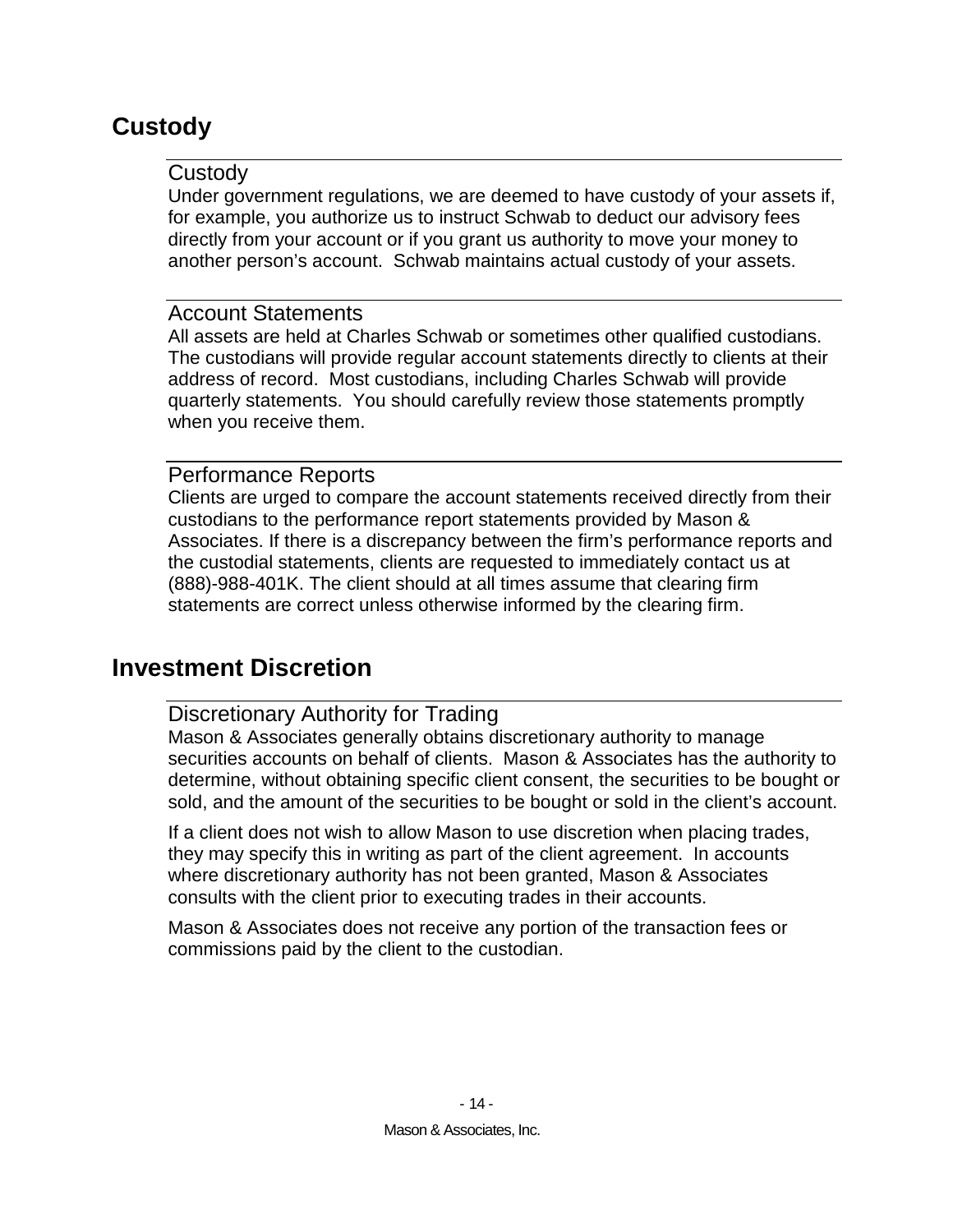## <span id="page-19-1"></span><span id="page-19-0"></span>**Voting Client Securities**

### Proxy Votes

Mason & Associates does not vote proxies on securities. Clients are expected to vote their own proxies or designate an outside third party to do so for them.

## <span id="page-19-3"></span><span id="page-19-2"></span>**Financial Information**

### Financial Condition

Mason & Associates does not have any financial impairment that will preclude the firm from meeting contractual commitments to clients.

Mason & Associates is not required to provide a balance sheet because we do not serve as a custodian for client funds or securities, and do not require prepayment of fees of more than \$1,200 per client, and six months or more in advance.

## <span id="page-19-5"></span><span id="page-19-4"></span>**Business Continuity Plan**

#### **General**

Mason & Associates has a Business Continuity Plan in place that provides detailed steps to mitigate and recover from the loss of office space, communications, services or key people.

### <span id="page-19-6"></span>**Disasters**

The Business Continuity Plan covers natural disasters such as snow storms, hurricanes, tornados, and flooding. The Plan covers man-made disasters such as loss of electrical power, loss of water pressure, fire, bomb threat, nuclear emergency, chemical event, biological event, T-1 communications line outage, Internet outage, railway accident and aircraft accident. Electronic files are backed up daily and archived offsite.

### <span id="page-19-7"></span>Alternate Offices

Alternate offices are identified to support ongoing operations in the event the main office is unavailable. It is our intention to contact all clients within five days of a disaster that dictates moving our office to an alternate location.

### <span id="page-19-8"></span>Loss of Key Personnel

Mason & Associates has a sufficient number of qualified employees so that services to clients will not be interrupted, in the event of serious disability or death of Brent Mason.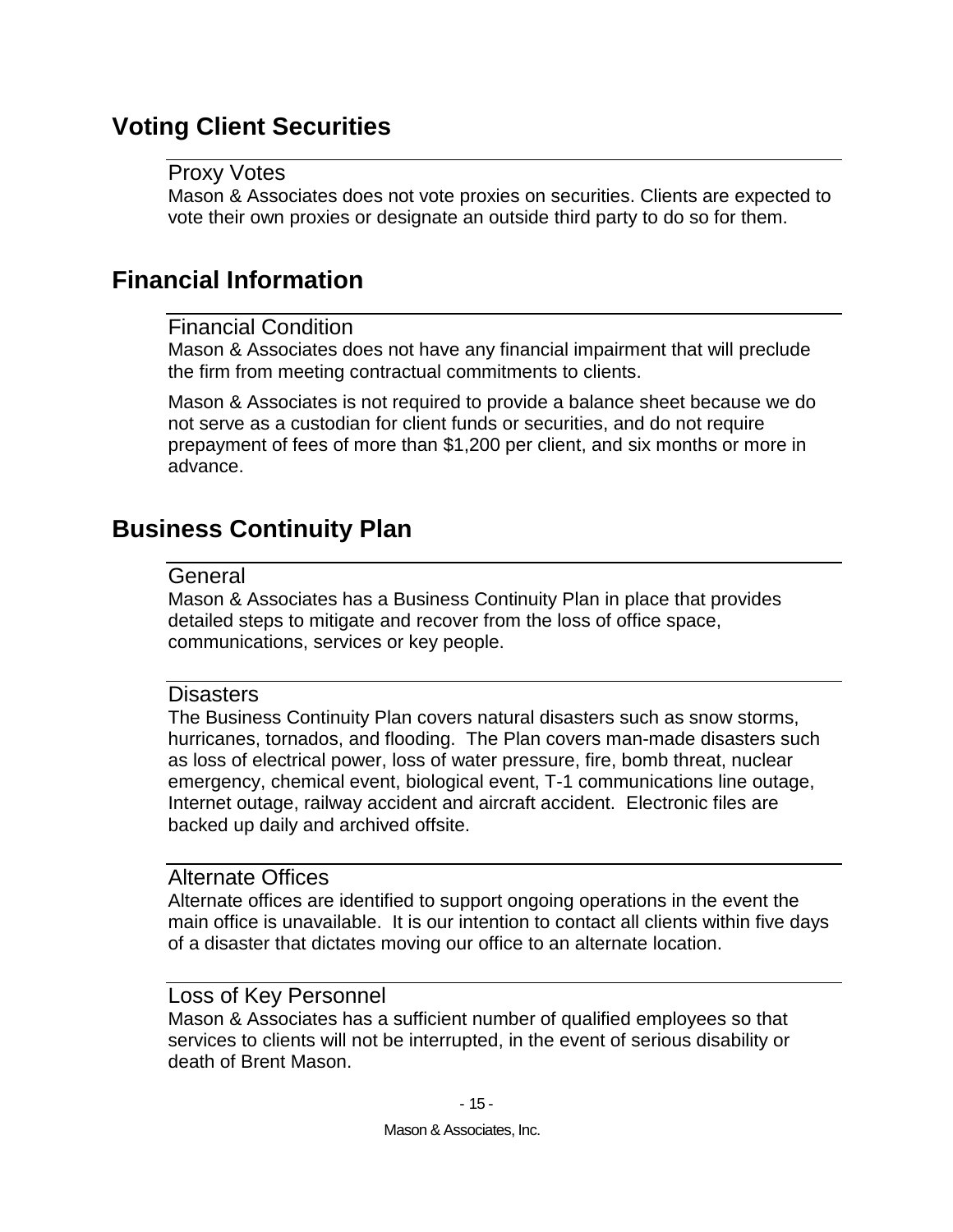## <span id="page-20-1"></span><span id="page-20-0"></span>**Information Security Program**

### Information Security

Mason & Associates maintains an information security program to reduce the risk that your personal and confidential information may be breached.

### <span id="page-20-2"></span>Privacy Notice

Mason & Associates is committed to maintaining the confidentiality, integrity and security of the personal information that is entrusted to us.

The categories of nonpublic information that we collect from you may include information about your personal finances, information about your health to the extent that it is needed for the financial planning process, information about transactions between you and third parties, and information from consumer reporting agencies, e.g., credit reports. We use this information to help you meet your personal financial goals.

With your permission, we disclose limited information to attorneys, accountants, and mortgage lenders with whom you have established a relationship. You may opt out from our sharing information with these nonaffiliated third parties by notifying us at any time by telephone, mail, fax, email, or in person. With your permission, we share a limited amount of information about you with your brokerage firm in order to execute securities transactions on your behalf.

We maintain a secure office to ensure that your information is not placed at unreasonable risk. We employ a firewall barrier, secure data encryption techniques and authentication procedures in our computer environment.

We do not provide your personal information to mailing list vendors or solicitors. We require strict confidentiality in our agreements with unaffiliated third parties that require access to your personal information, including financial service companies, consultants, and auditors. Federal and state securities regulators may review our Company records and your personal records as permitted by law.

Personally identifiable information about you will be maintained while you are a client, and for the required period thereafter that records are required to be maintained by federal and state securities laws. After that time, information may be destroyed.

We will notify you in advance if our privacy policy is expected to change. We are required by law to deliver this Privacy Notice to you annually, in writing.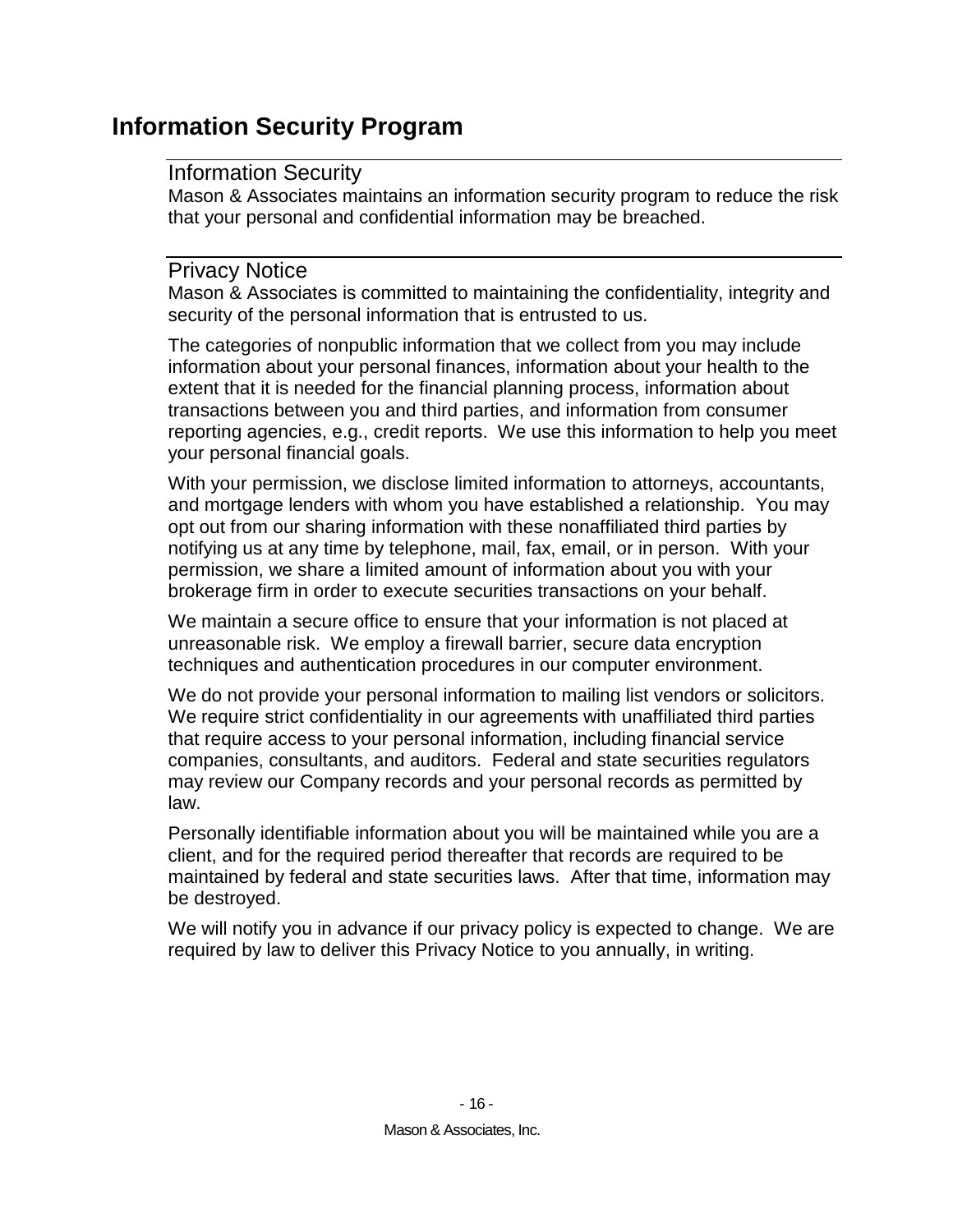

**Firm Brochure Supplement** (Part 2B of Form ADV)

**Mason & Associates 7474 North Figueroa Street Los Angeles, CA 90041 888.988.401K: (888) 988-401K FAX: (323) 395-0714 WEBSITE: [www.masonlifeplanning.com](http://www.masonlifeplanning.com/) EMAIL: [info@masonlifeplanning.com](mailto:info@masonlifeplanning.com)**

This brochure supplement provides information about all Employees of Mason & Associates which supplements the Mason & Associates brochure. You should have received a copy of that brochure. Please contact us if you did not receive Mason & Associates brochure and would like a copy of the brochure of Mason & Associates or if you have any questions about the contents of this supplement.

Additional information about our employees is available on the SEC's website at [www.adviserinfo.sec.gov.](http://www.adviserinfo.sec.gov/)

## January 28, 2022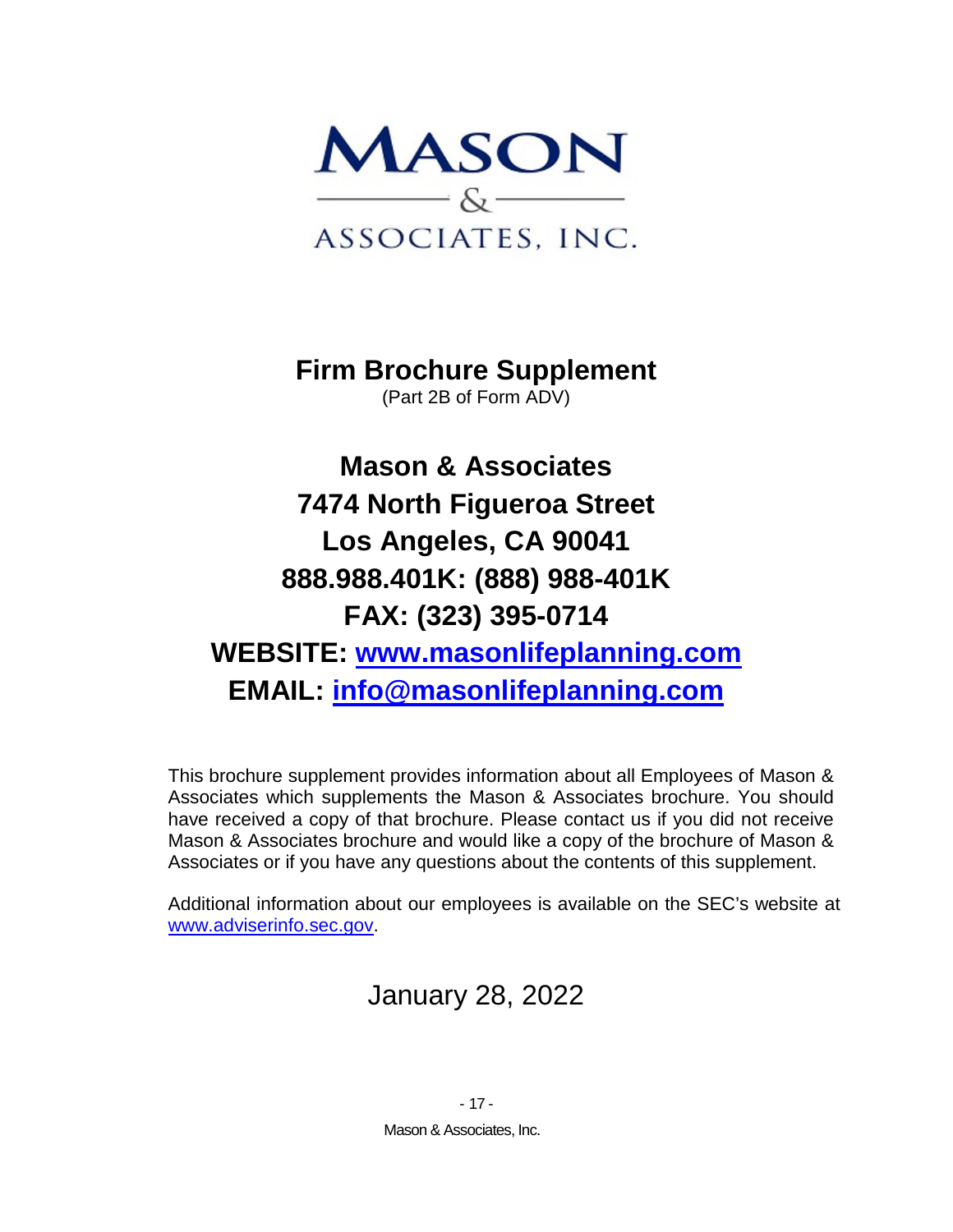## <span id="page-22-1"></span><span id="page-22-0"></span>**Brochure Supplement (Part 2B of Form ADV)**

### Education and Business Standards

Mason & Associates prefers that advisors in its employ have a bachelor's degree and further coursework demonstrating knowledge of financial planning and tax planning. Examples of acceptable coursework include: an MBA, a CFP®, a CFA, JD, AIF, CLU, AEP, or EA. Additionally, advisor should have work experience that demonstrates their aptitude for financial planning and investment management.

### <span id="page-22-2"></span>Professional Certifications

Employees have earned certifications and credentials that are required to be explained in further detail.

Certified Financial Planner (CFP®): Certified Financial Planners are licensed by the CFP ® Board to use the CFP® mark. CFP® certification requirements:

- Bachelor's degree from an accredited college or university.
- Completion of the financial planning education requirements set by the CFP® Board [\(www.cfp.net\)](http://www.cfp.net/).
- Successful completion of the 10-hour CFP® Certification Exam.
- Three-year qualifying full-time work experience.
- Successfully pass the Candidate Fitness Standards and background check.

Accredited Estate Planner (AEP®): Awarded by the National Association of Estate Planners & Councils to recognized estate planning professionals who meet special requirements of education, experience, knowledge, professional reputation, and character. AEP® certification requirements:

- Must be either attorneys, Chartered Life Underwriters®, Certified Public Accountants, Certified Trust and Financial Advisors, Chartered Financial Consultants®, and Certified Financial Planners® who are actively engaged in estate planning and meet stringent qualifications at the time of application and commit to ongoing continuing education and recertification requirements.
- With a minimum of 5 years of experience, the designation is available after taking two courses through The American College.
- For those individuals who have 15 years of experience or more, one may choose to be exempt from the required graduate-level courses in estate planning.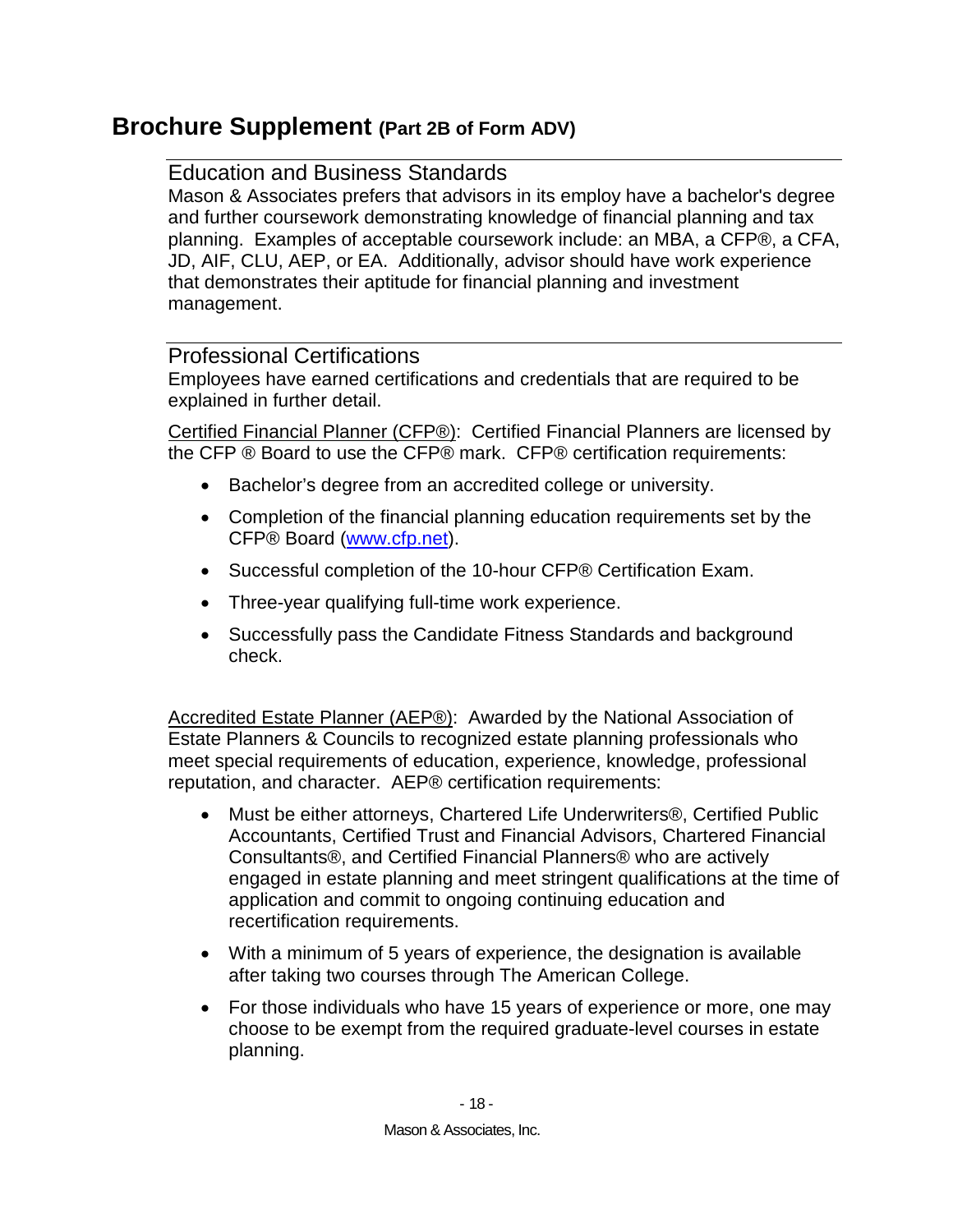- Minimum of thirty (30) hours of continuing education during the previous twenty-four (24) months, of which at least fifteen (15) hours MUST have been in estate planning.
- Must abide by the NAEPC Code of Ethics.
- Must be a member of the appropriate affiliated local estate planning council.

Accredited Investment Fiduciary (AIF) ®: Accredited Investment Fiduciary® (AIF®) Designees can demonstrate that they have met educational, competence, conduct and ethical standards to carry out a fiduciary standard of care and serve the best interests of their clients. Accredited Investment Fiduciary® (AIF®) designation is issued by Center of Fiduciary Studies.

- Candidate must meet a point-based threshold based on a combination of education, relevant industry experience and/or professional development.
- Candidate must complete either web-based program or capstone program.
- Successfully pass proctored certification exam.
- Must complete 6 hours of continuing education per year.
- Satisfy the Code of Ethics and Conduct Standards

Chartered Life Underwriter® (CLU®): A Chartered Life Underwriter® (CLU®) is a financial professional with extensive knowledge of life insurance and designation is issued by the American College.

- Three-year qualifying full-time work experience.
- Candidate must complete Five core and three elective courses, equivalent of 24 semester credit hours.
- Successfully pass proctored exam.
- Must complete 30 hours of continuing education every two years.

Enrolled Agent (EA): Enrolled Agents are enrolled by the Internal Revenue Service and authorized to use the EA designation. EA enrollment requirements:

- Successful completion of the three-part IRS Special Enrollment Examination (SEE), or completion of five years of employment by the IRS in a position which regularly interpreted and applied the tax code and its regulations.
- Successfully pass the background check conducted by the IRS.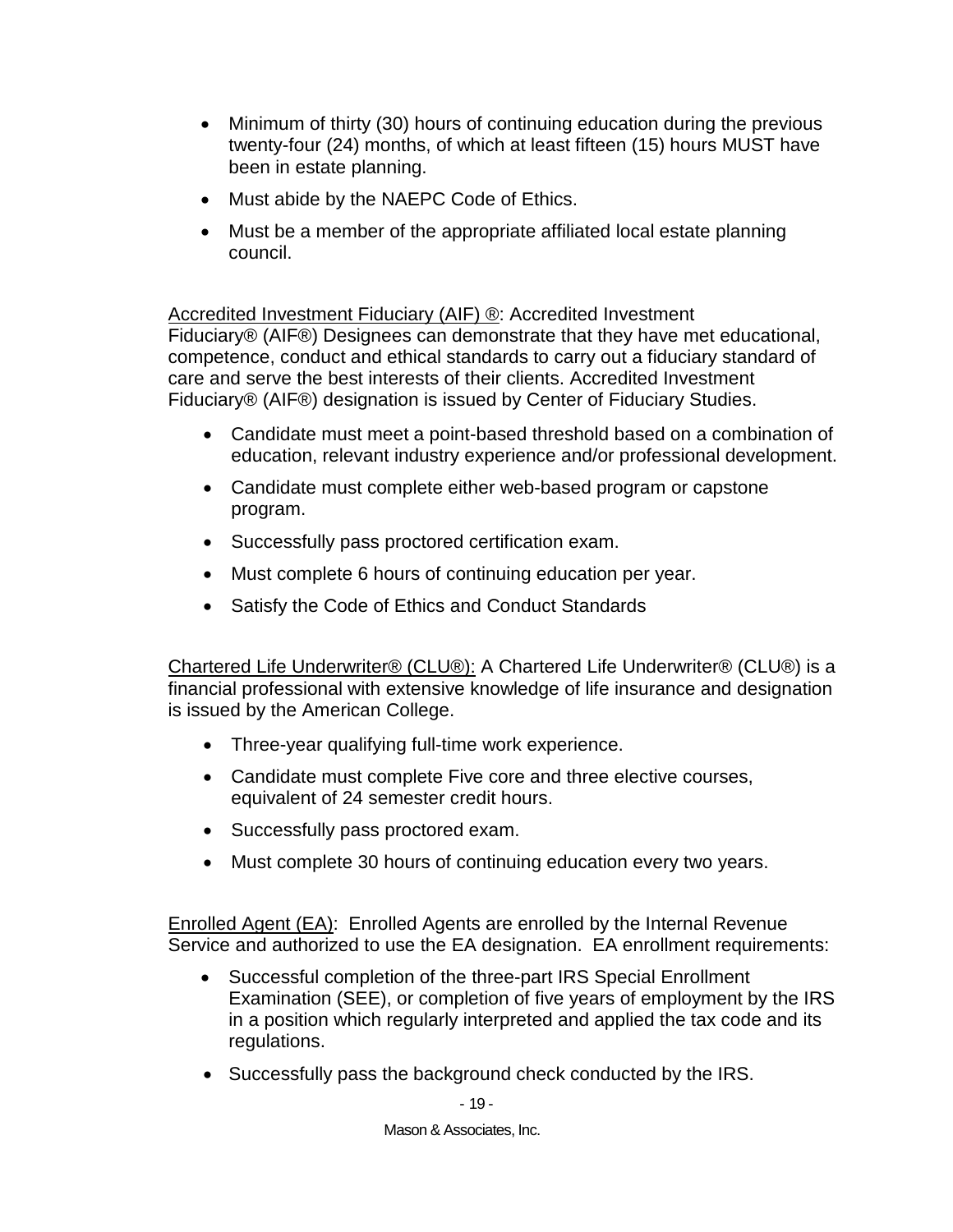## <span id="page-24-0"></span>Brent Markey Mason, AIF® (Born 1977)

Educational Background:

• Southern Methodist University, 1999, Bachelor of Business Administration

Business Experience:

- Mason & Associates, Inc., Los Angeles, CA, March 2003 to Present
- Cambridge Investment Research, Nov. 2006 to December 2015
- Transamerica Financial Advisors March. 2003 to Nov. 2006
- Putnam Investments Aug. 1999 to Feb. 2003

Other Business Activities:

• Independent Insurance Agent, CA Insurance License # 0355313

Additional Compensation:

• Insurance commissions. This additional compensation creates a conflict of interest. However, at all times, Mason & Associates and its advisory affiliates will make recommendations that are in clients' best interests consistent with their fiduciary responsibilities. Additionally, clients are under no obligation to purchase insurance products through any Mason & Associates licensed insurance agents.

#### Supervision:

• Brent M. Mason is the President of the firm and is not supervised. However, he and the Chief Compliance Officer of the firm meet regularly and discuss any issues that may arise.

Disciplinary History:

• Brent M. Mason does not have a disciplinary history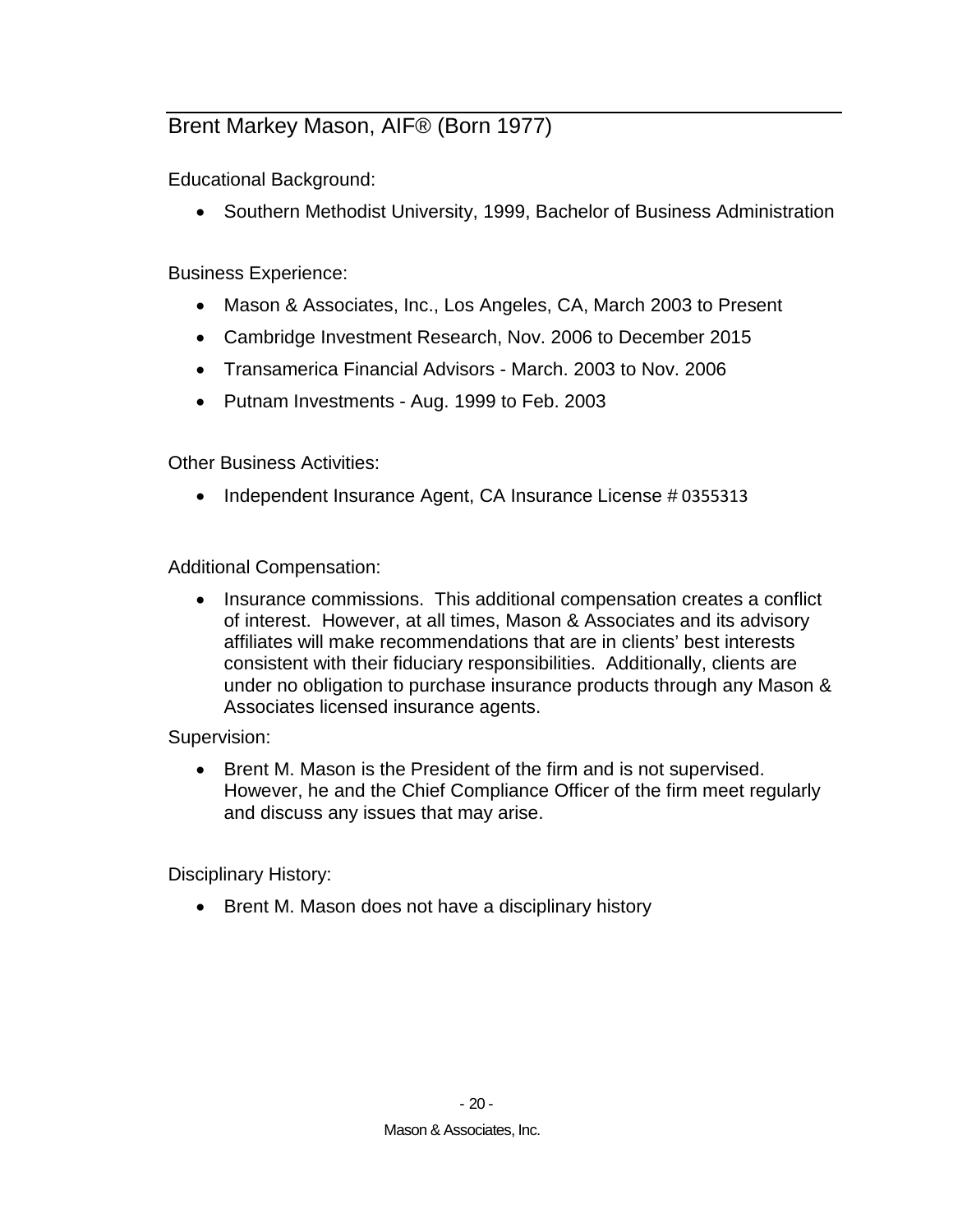## <span id="page-25-0"></span>Charles William Mason, CFP®, CLU (Born 1944)

Educational Background:

- University of Maryland, 1968
- Certified Financial Planner (CFP®) 1980
- Chartered Life Underwriter (CLU) 1983

Business Experience:

- Mason & Associates, Inc., Los Angeles, CA Dec. 1980 to Present
- Mutual Securities, Inc. January 2016 to December 2021
- Cambridge Investment Research Nov. 2006 to December 2015

Other Business Activities:

• Independent Insurance Agent, CA Insurance License #0566817

Additional Compensation:

• Insurance commissions. This additional compensation creates a conflict of interest. However, at all times, Mason & Associates and its advisory affiliates will make recommendations that are in clients' best interests consistent with their fiduciary responsibilities. Additionally, clients are under no obligation to purchase insurance products through any Mason & Associates licensed insurance agents.

Supervision:

• Charles W. Mason is supervised by Brent Mason, President. He reviews Charles Mason's work through frequent office interactions as well as remote interactions. He also reviews Charles Mason's activities through our client relationship management system.

Disciplinary History:

• Charles W. Mason does not have a disciplinary history.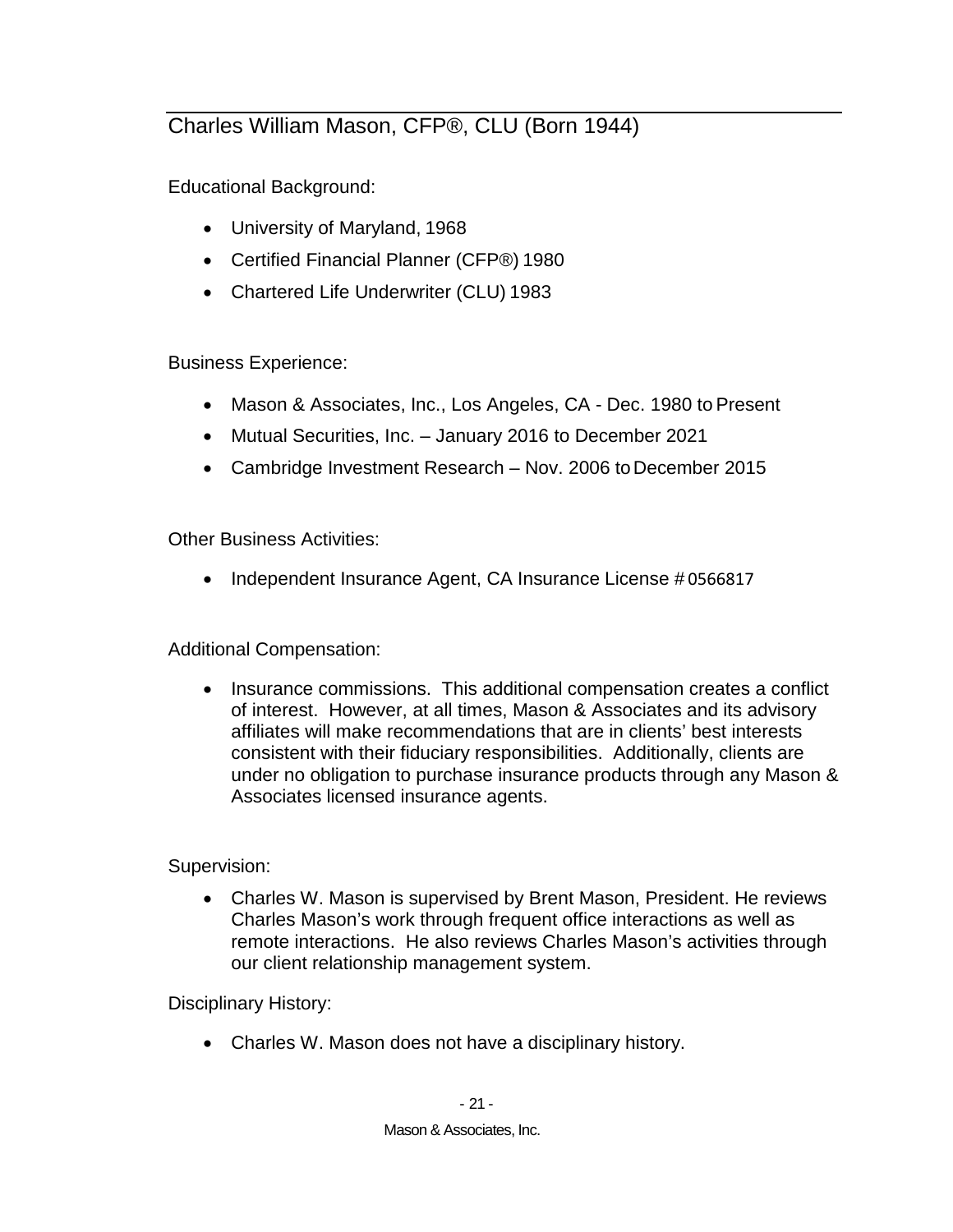## <span id="page-26-0"></span>Sun Mi "Anne" Shim, AEP®, CFP®, EA (Born 1973)

Educational Background:

- University of Phoenix, 2005, BS
- Certified Financial Planner (CFP®) 2006
- IRS Enrolled Agent (EA) 2011
- Accredited Estate Planner (AEP®) 2015

Business Experience:

- Mason & Associates, Inc., Los Angeles, CA, March 2002 to Present
- Cambridge Investment Research, Nov. 2006 to December 2015

Other Business Activities:

• Independent Insurance Agent, CA Insurance License #0D70949

Additional Compensation:

• Insurance commissions. This additional compensation creates a conflict of interest. However, at all times, Mason & Associates and its advisory affiliates will make recommendations that are in clients' best interests consistent with their fiduciary responsibilities. Additionally, clients are under no obligation to purchase insurance products through any Mason & Associates licensed insurance agents.

Supervision:

- Anne Shim is supervised by Brent Mason, President. He reviews Anne Shim's work through frequent office interactions as well as remote interactions. He also reviews Anne Shim's activities through our client relationship management system.
- Brent Mason's contact information: PHONE: 888.988.401K, EMAIL: **BMason@Masonlifeplanning.com.**

Disciplinary History:

• Anne Shim does not have a disciplinary history.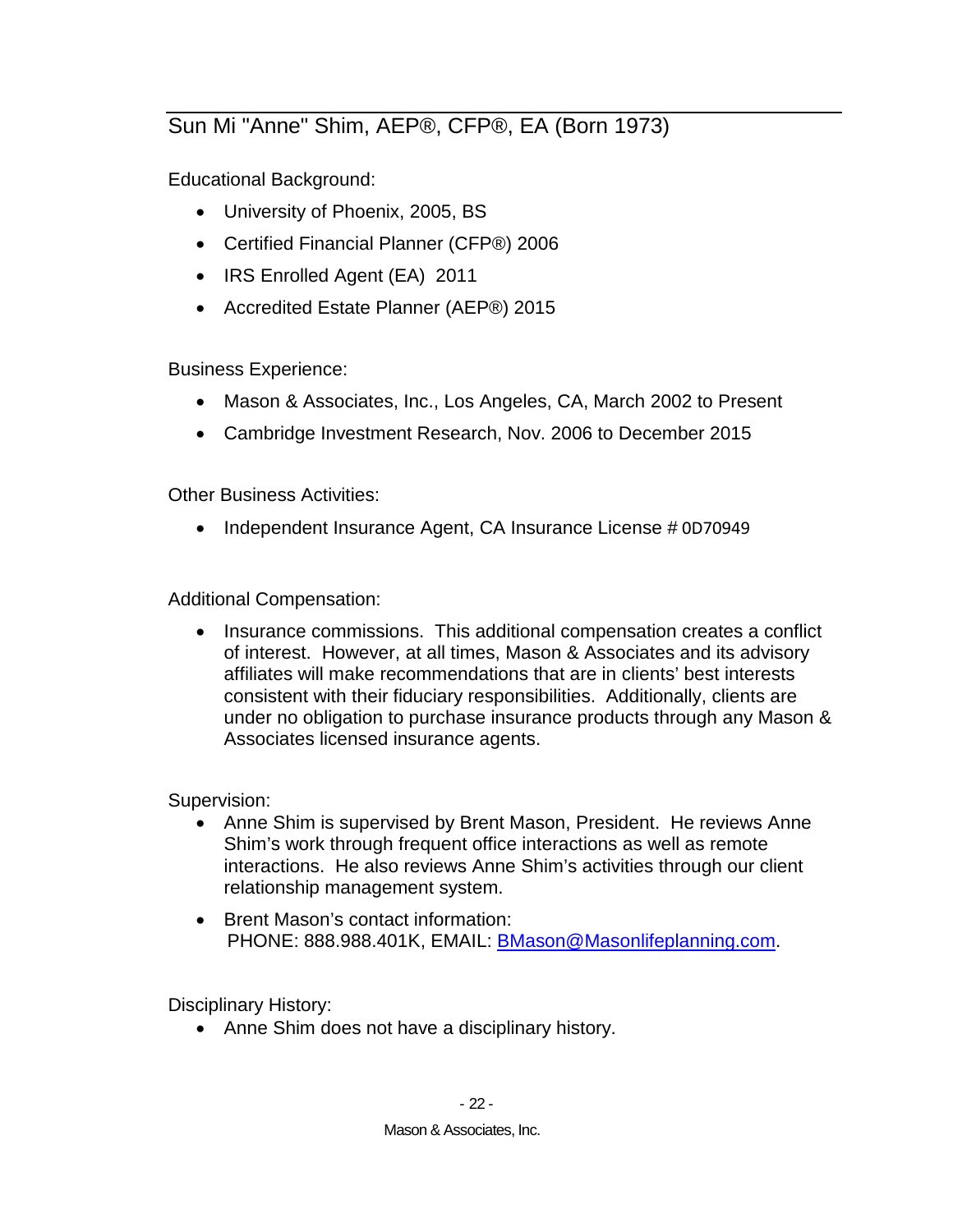## <span id="page-27-0"></span>Alexander Santibáñez (Born 1982)

Educational Background:

- University of California, Riverside, 2004, BS
- Pepperdine University, 2011, MBA

Business Experience:

- Mason & Associates, Inc., Los Angeles, CA July 2018 to Present
- Stonemark Wealth Management, October 2015 to July 2018
- Southwest Securities, Inc., January 2010 to September 2015

Other Business Activities:

• No other business activities

Additional Compensation:

• None

Supervision:

- Alexander Santibáñez is supervised by Brent Mason, President. He reviews Alexander Santibáñez's work through frequent office interactions as well as remote interactions. He also reviews Alexander Santibáñez's activities through our client relationship management system.
- Brent Mason's contact information: PHONE: 888.988.401K, EMAIL: [BMason@Masonlifeplanning.com.](mailto:BMason@Masonlifeplanning.com)

Disciplinary History:

• Alexander Santibáñez does not have a disciplinary history.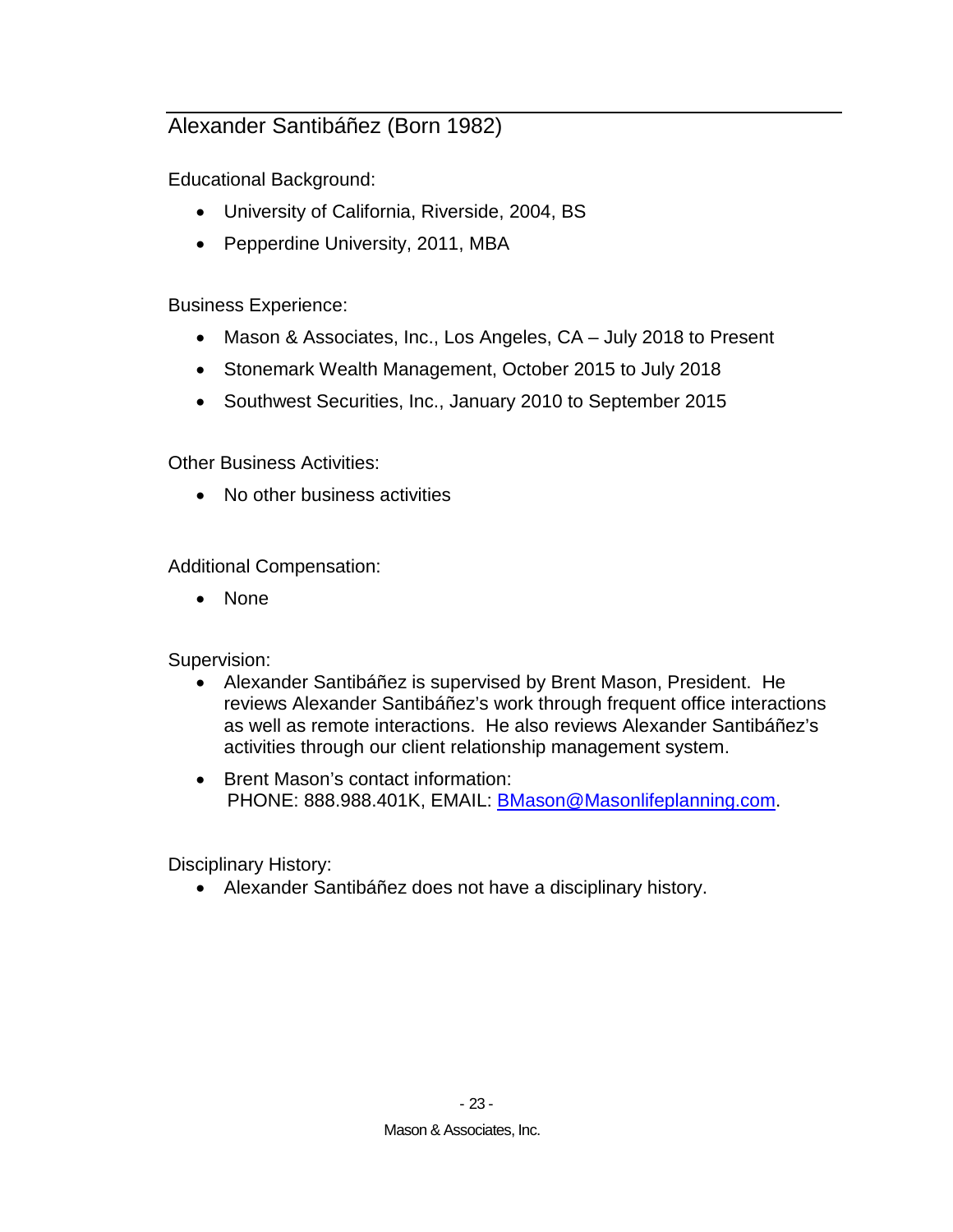### <span id="page-28-0"></span>Liliana Verduzco (Born 1981)

Educational Background:

- San Fernando Math Science Technology Magnet High School
- UCLA Human Resources Management Certificate

Business Experience:

- Mason & Associates, Inc., Los Angeles, CA October 2011 to Present
- Orion Risk Management, June 2011 to October 2011
- CDS Insurance Services, April 2006 to June 2011
- Cass and Johansing, June 2003 to April 2006

Other Business Activities:

• Independent Insurance Agent, CA Insurance License # 0E31197.

Additional Compensation:

• Insurance commissions. This additional compensation creates a conflict of interest. However, at all times, Mason & Associates and its advisory affiliates will make recommendations that are in clients' best interests consistent with their fiduciary responsibilities. Additionally, clients are under no obligation to purchase insurance products through any Mason & Associates licensed insurance agents.

Supervision:

- Liliana Verduzco is supervised by Brent Mason, President. He reviews Liliana Verduzco's work through frequent office interactions as well as remote interactions. He also reviews Liliana Verduzco's activities through our client relationship management system.
- Brent Mason's contact information: PHONE: 888.988.401K, EMAIL: **BMason@Masonlifeplanning.com.**

Disciplinary History:

• Liliana Verduzco does not have a disciplinary history.

 $-24-$ 

Mason & Associates, Inc.